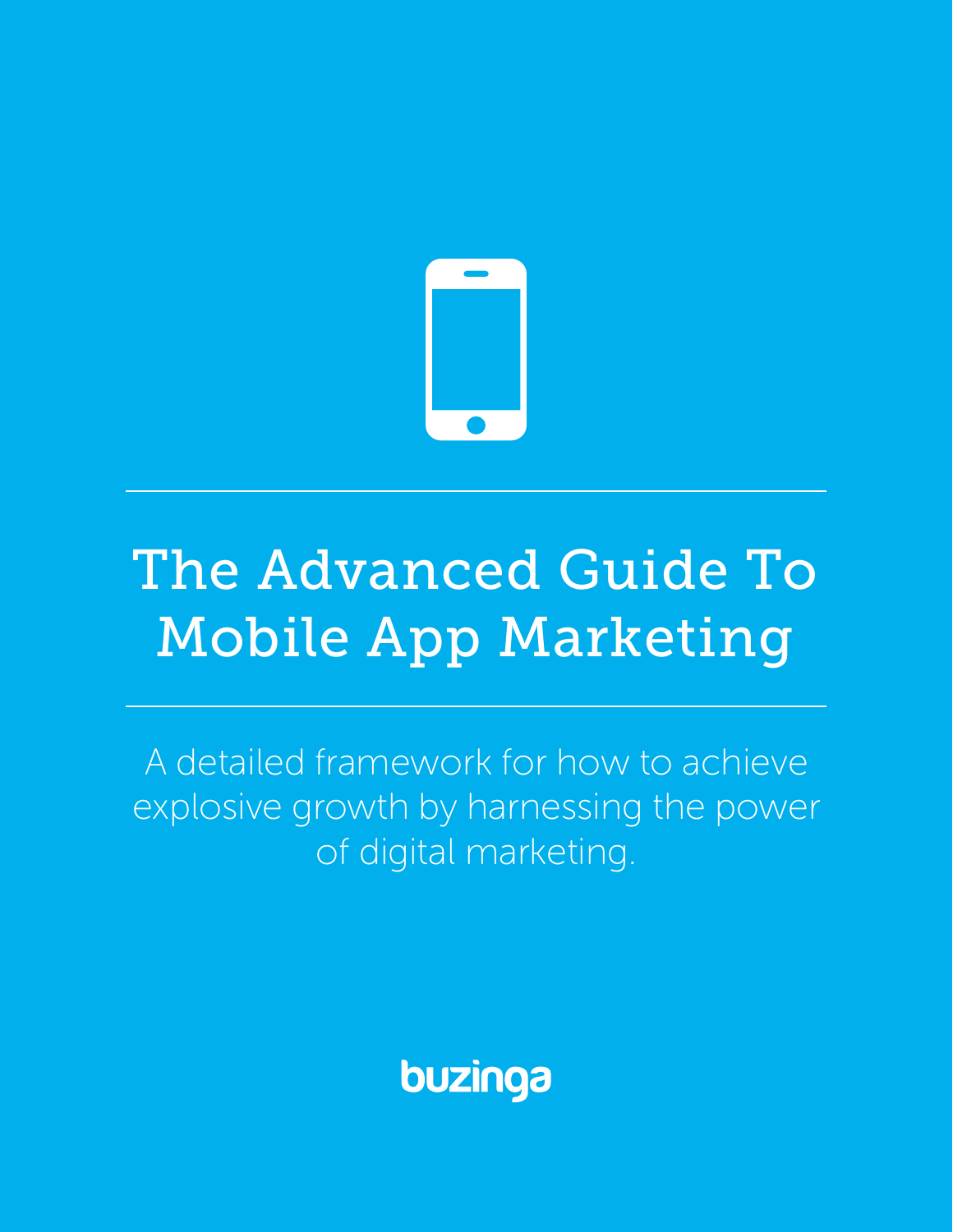# Did you know that more than 90% of tech start ups fail?

There are a handful of key decisions that entrepreneurs have to make in the first 18-24 months of their startup.

These decisions will either make or break their business.

Apps can fail for many reasons (the app has bugs, it isn't intuitive to it's user or it was a bad idea to start with, etc etc) but the most common reasons that apps fail because it **doesn't attract** enough users.

What ends up happening is, you put all of your time, money and effort into the app, and then squander the best opportunity you've ever had by not marketing your app properly and you never attract users.

You're app then fails, and you are left with no money, a broken heart and looking like a fool.

But don't fret, we're here to help!

After seeing many start-ups fail I can objectively say that digital marketing is the best fit for 95% of tech startups.

This guide is going to help you find the right framework for success to design the perfect solution for marketing your app.

So congratulations for downloading this e-book and welcome to The Digital Marketing Guide!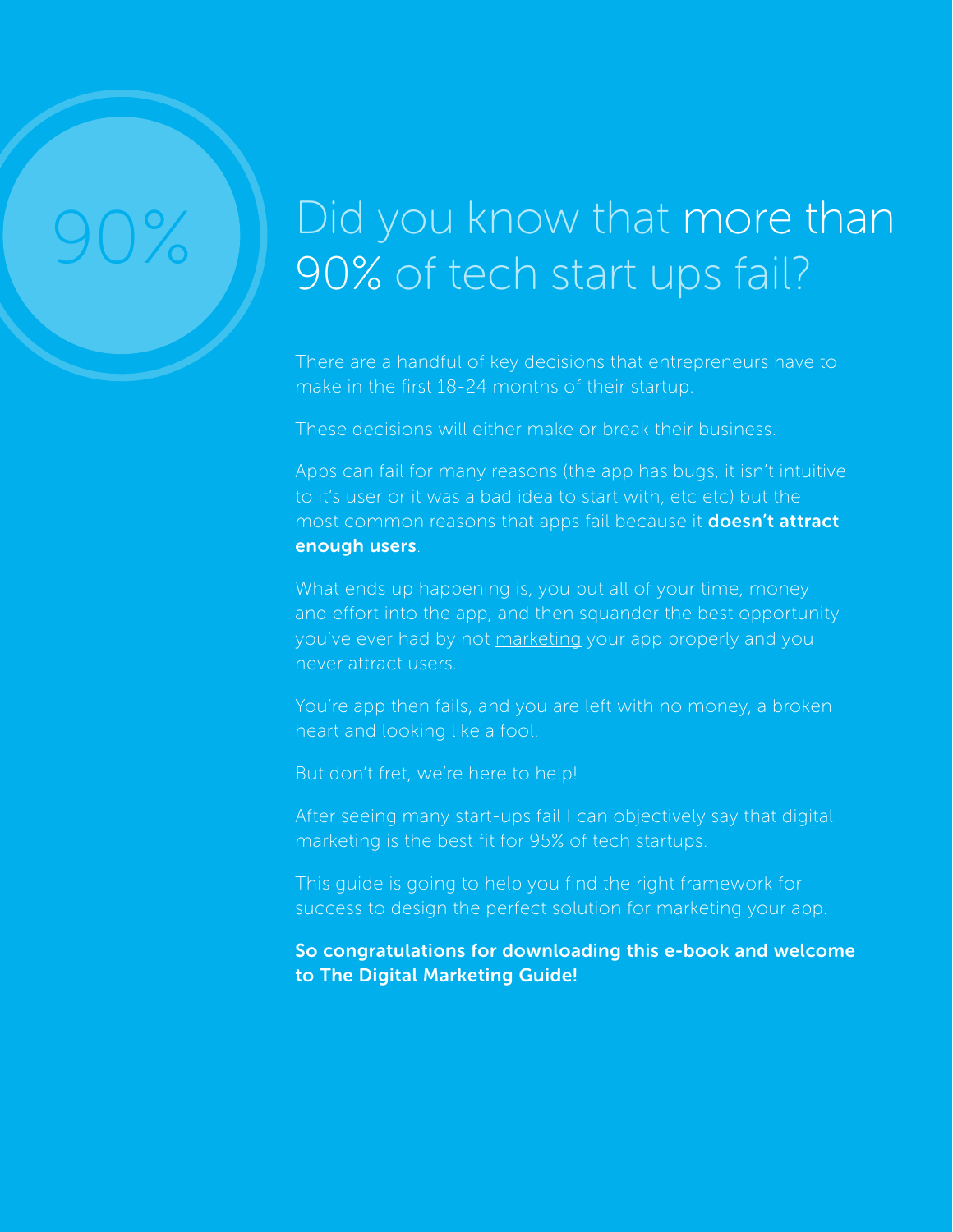INTRODUCTION

# Introduction

Your audience is online, which means that your marketing efforts need to also be online.

This is why I want to share with you in this guide the framework for building a completely actionable digital marketing campaign.

In fact this is the same framework we use in conjunction with our own clients to launch new projects into the marketplace and build user bases of hundreds of thousands of people within weeks.

You will be able to walk away from reading this, confident and informed enough to execute your own digital marketing strategy.

By providing you with tools, insights, tutorials and step-by-step processes, I know I can save you thousands of dollars in digital marketing training, and potentially millions in opportunity cost.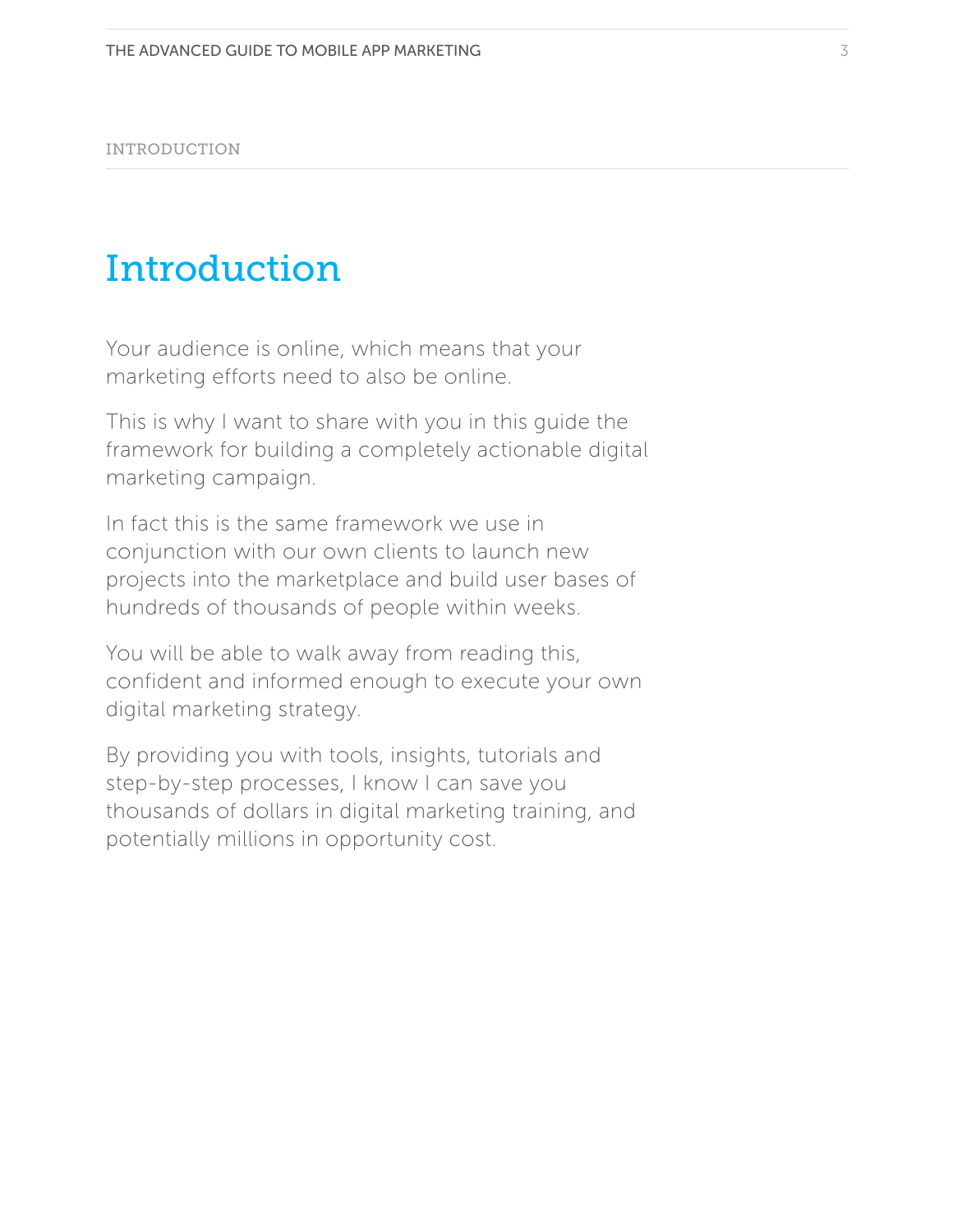#### INTRODUCTION

# Why I Wrote This Guide

I want to share with you some profound insights into digital marketing so you can go out and make an impact in the world.

My personal mission in life (watch out, it's about to get a little mushy) is to help entrepreneurs build successful companies that solve real world problems.

It's the great entrepreneurs of the past who've invented the technology that solves our problems today, and it's the promising entrepreneurs of today who will solve our problems in the future.

The marketing question I get asked the most is "What channel is best for me?" After seeing many start-ups fail I can objectively say that digital marketing is the best fit for 95% of tech startups.

Learning how to use Social Media properly, or how to acquire users via paid mediums can be the difference between growing exponentially…or growing stale.

Don't worry if your app has already been launched, it's never too late to take your company to the next level.

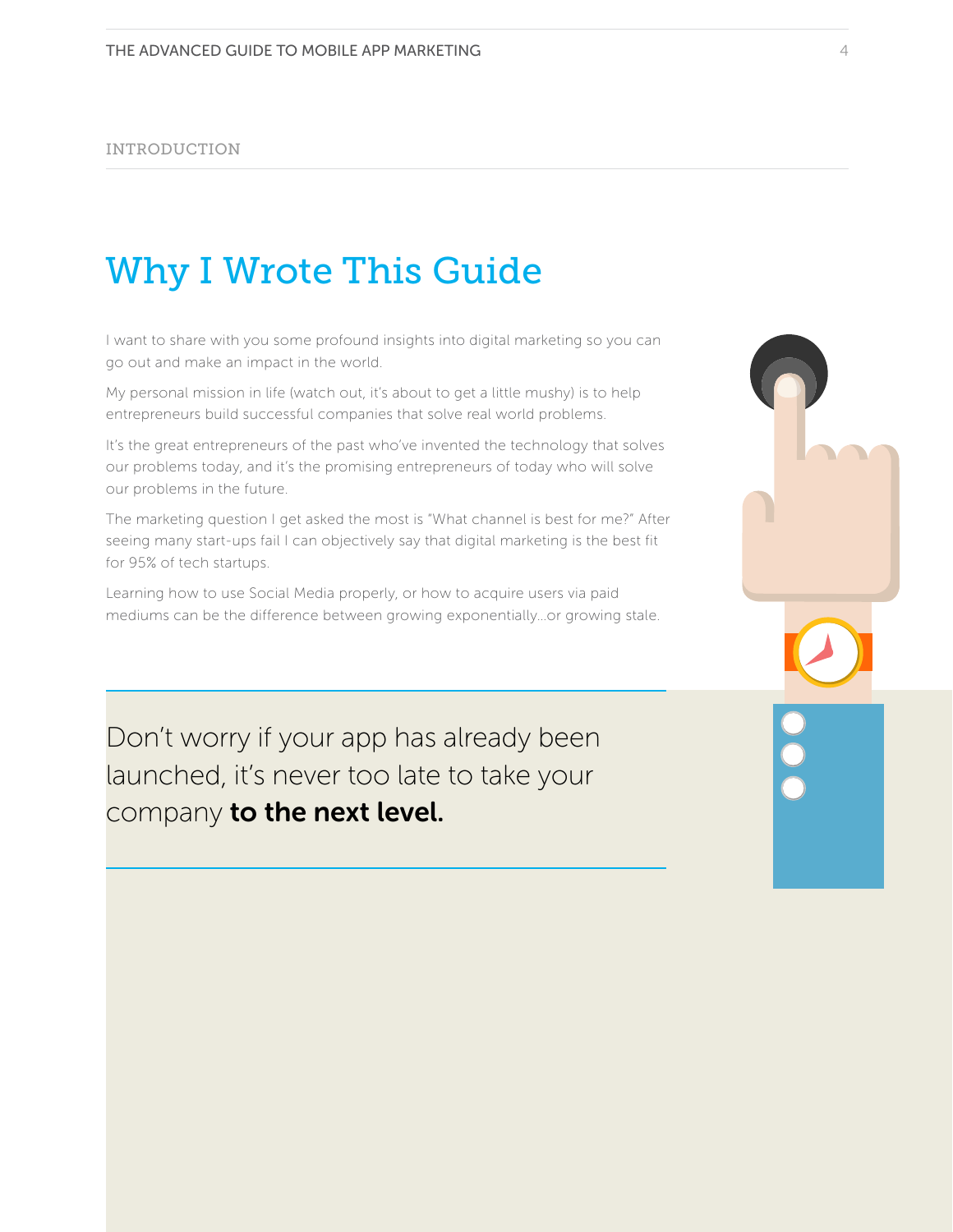#### INTRODUCTION



You need to discover through your own research what's the best digital channel for you to invest in.

But what this guide will help you to understand is what you actually need to consider in that research.

This guide gives you real insights into digital marketing tactics and should be used as a guideline in implementing your own digital strategy.

Without a framework to guide you, all of these activities can quickly eat into your time and money, and leave you wondering whether you've actually made any progress…

Now it's time unleash the secrets of how to actually create your digital marketing strategy to promote and grow your userbase.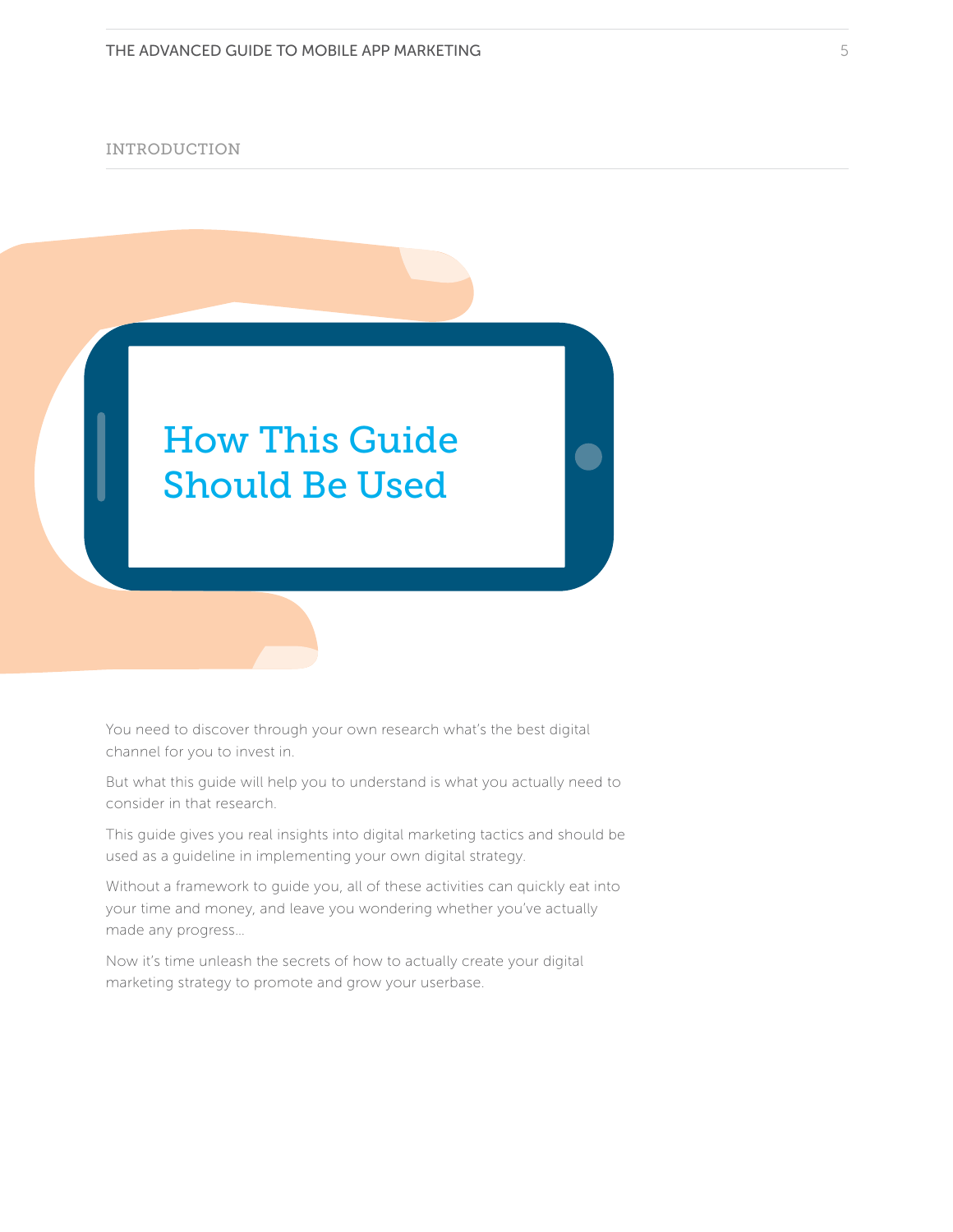# I've broken down this e-book into six easy to read chapters:



**1 Situation Analysis** 

2 Objectives

3 Strategy

**Tactics** 

5 Actions



Review Review Remember SOSTAR to keep these actions front of mind.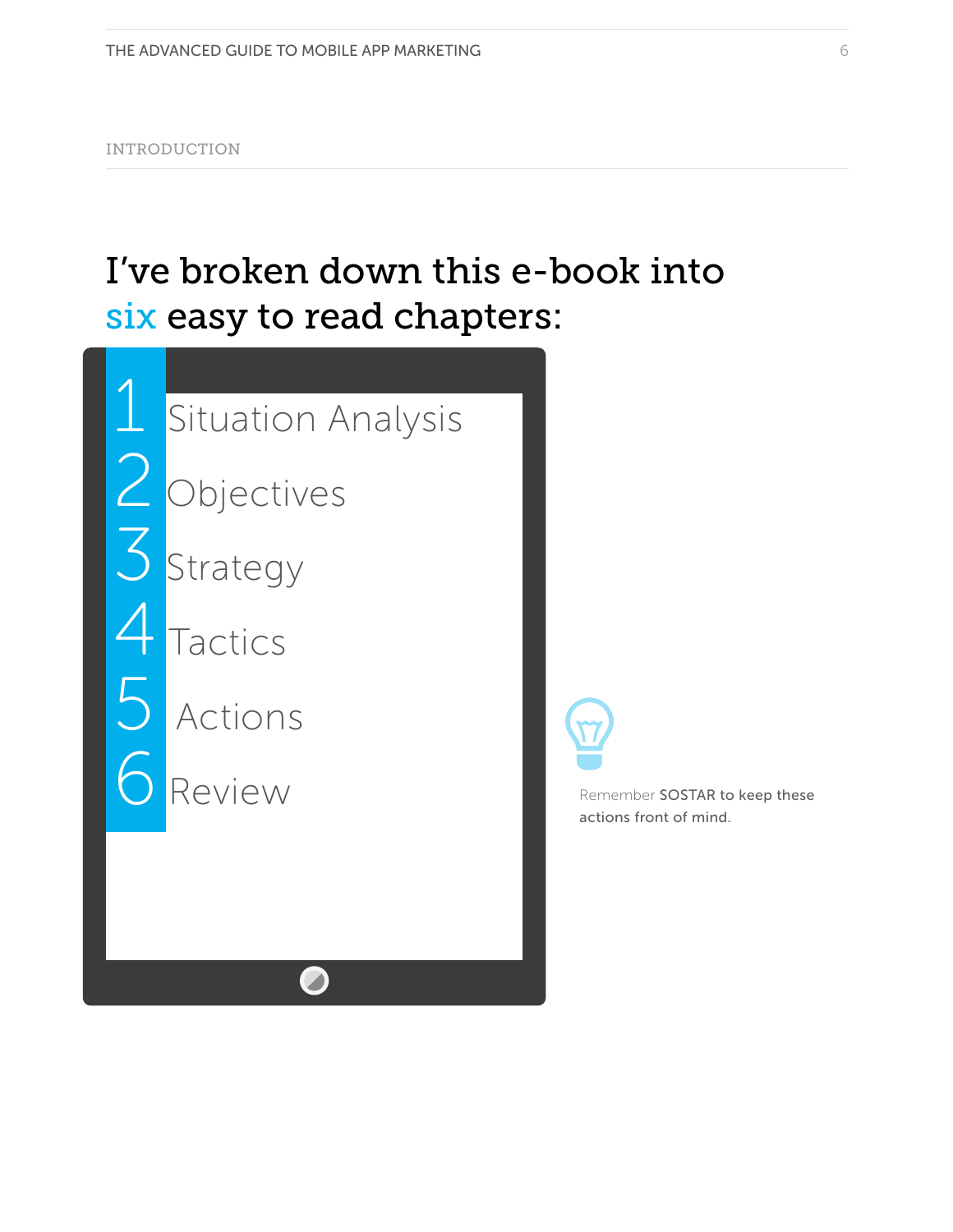### CHAPTER ONE: [The Situation](#page-7-0)

Who are your audience, how old are they, what sites do they visit most, what platforms do they spend all of their time on?



### CHAPTER TWO: [The Objectives](#page-14-0)

What do you want to achieve? Where do you want to be in 6 months time? Being able to measure the effectiveness of goal achievement is super important.

## CHAPTER THREE: [The Strategy](#page-16-0)

This is the Plan! What steps will you take to achieve your goals?



## CHAPTER FOUR: [The Tactics](#page-18-0)

Now you know what you want to achieve and where your audience hangs out. How do you capture their attention and implement your strategy?



## CHAPTER FIVE: [The Action](#page-20-0)

Learn to make the most of your time actioning your strategy. Have you ever wondered how you can manage to post across Facebook, Twitter, Google Plus and LinkedIn 3-4 times a day whilst still managing your life?



Like all marketing strategies, it is important to be flexible. What's working and what's not?

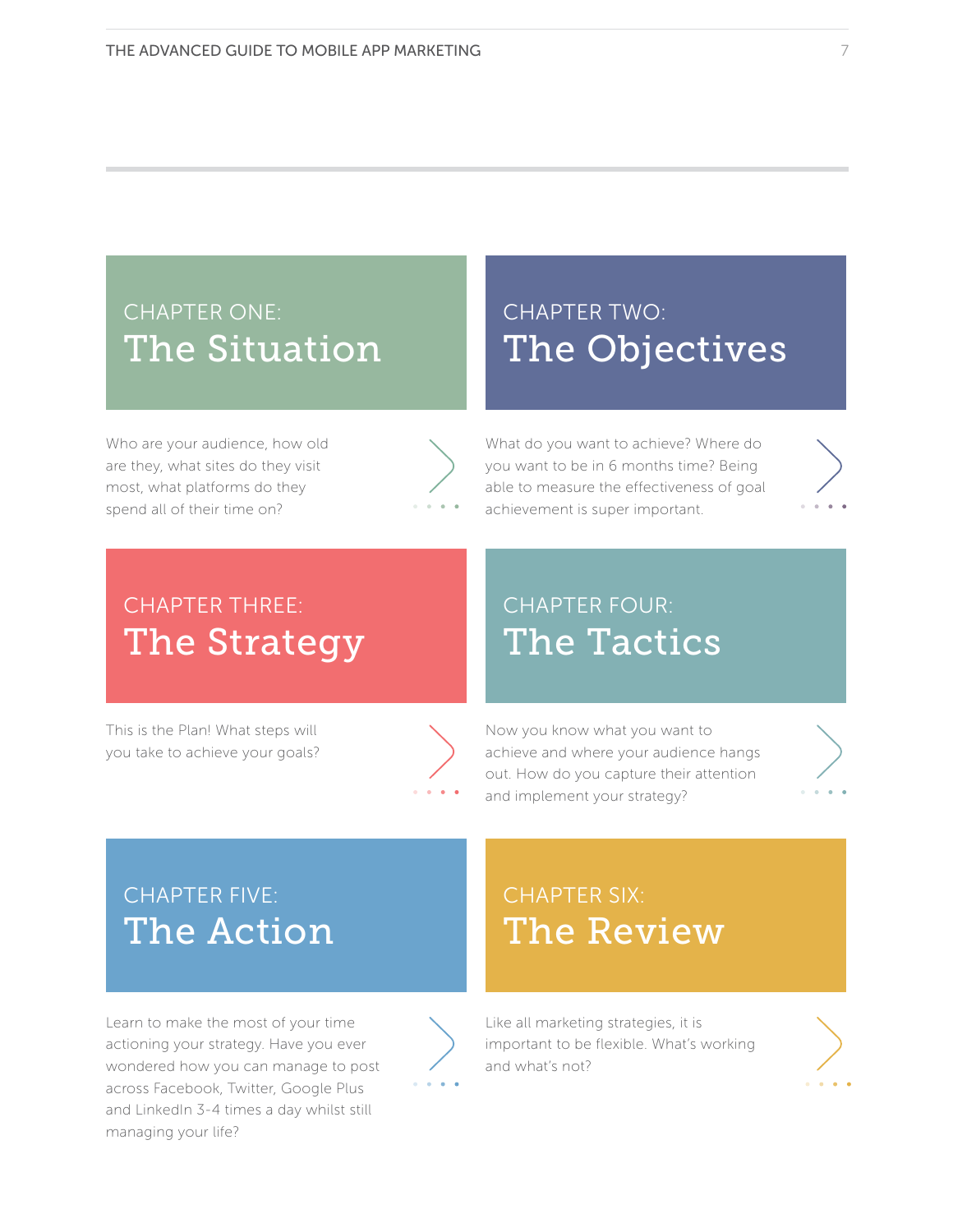<span id="page-7-0"></span>

# CHAPTER ONE: The Situation

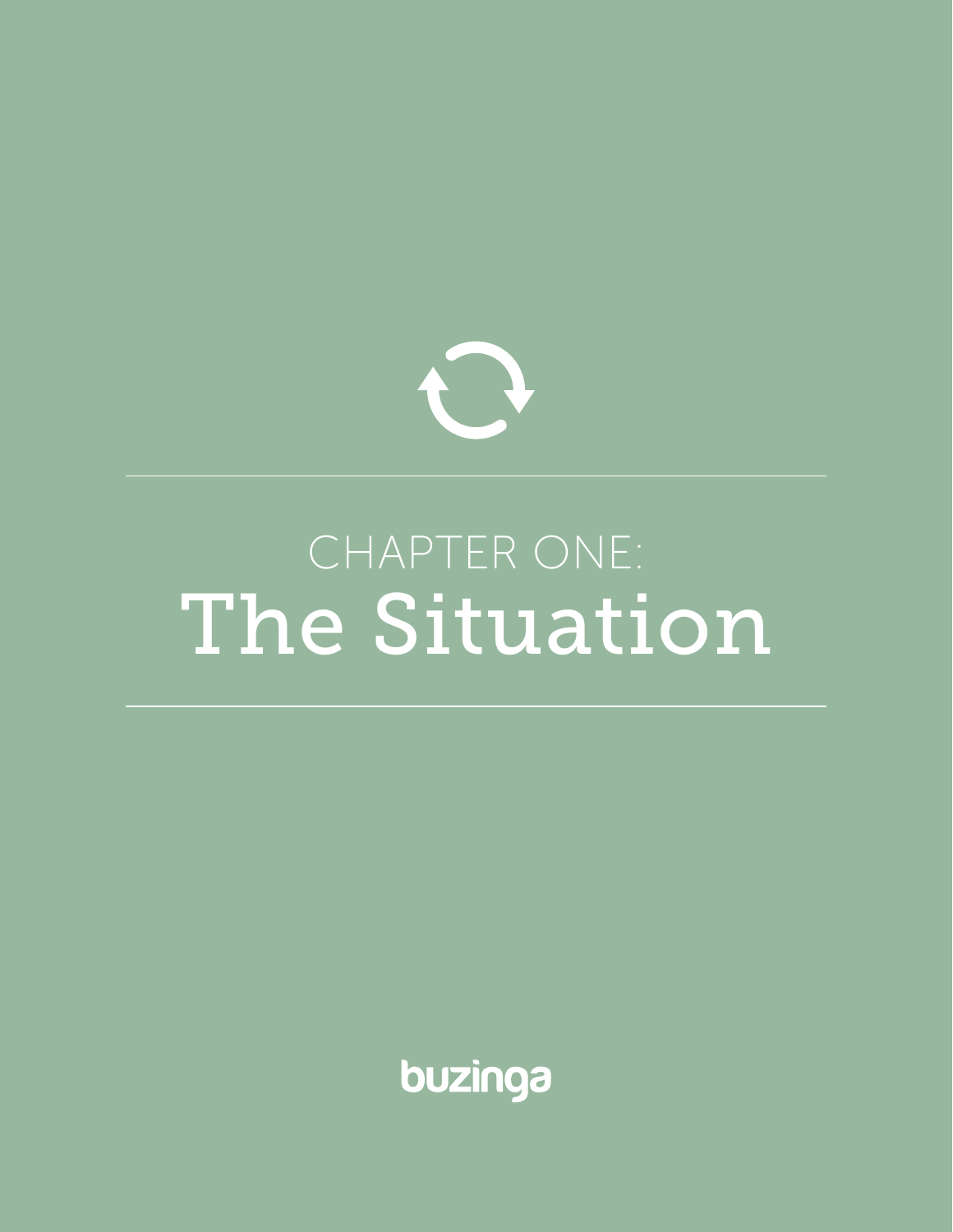#### CHAPTER ONE: THE SITUATION

In this chapter I will share with you our research framework for identifying digital solutions where you can find and get to know your audience.



Did you know that 80% of Apps fail to engage users?

#### Why?

More often than not, it's because they don't understand their marketplace.

Therefore step one is to conduct a simple SWOT analysis of your market place so you understand the situation you are entering.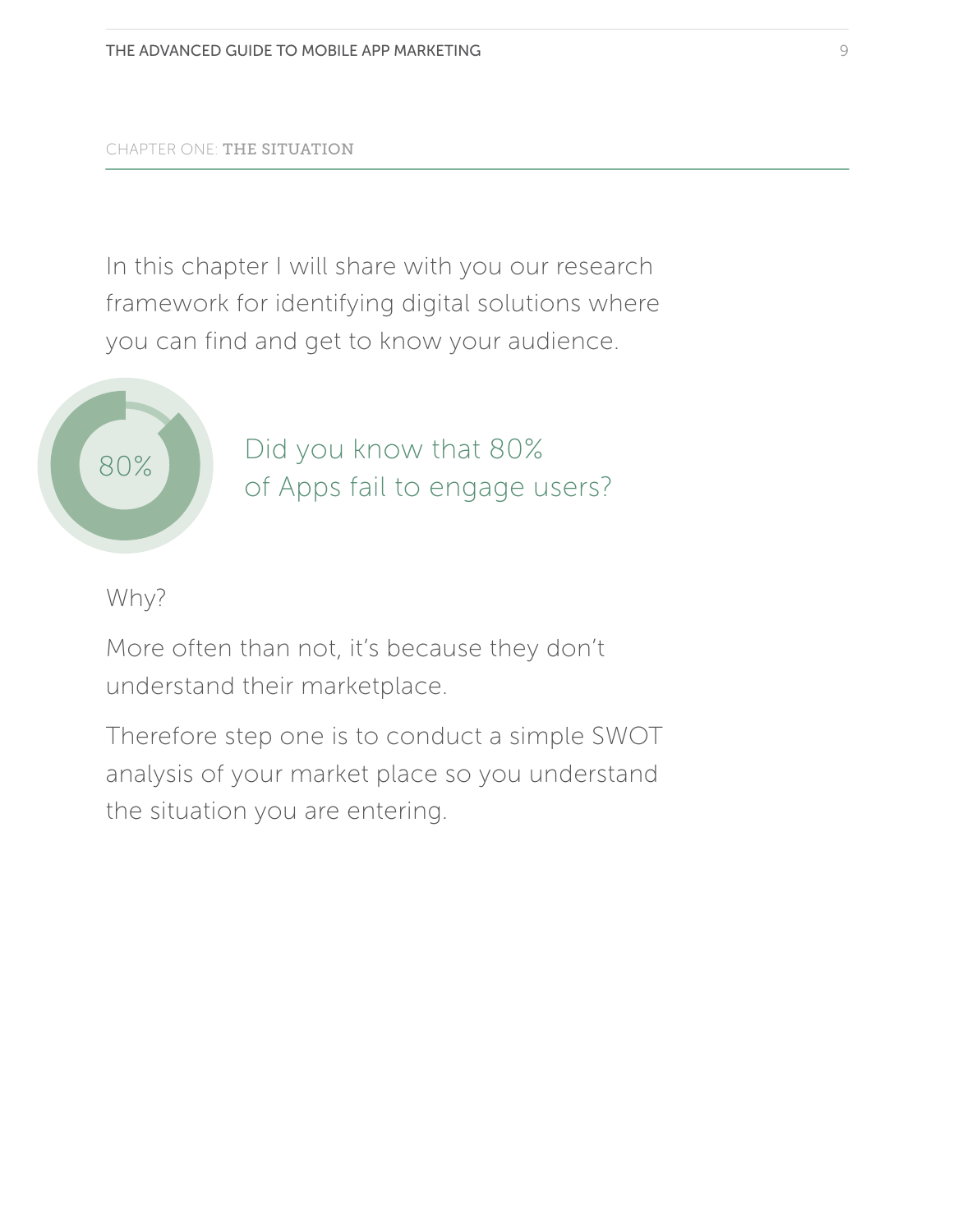#### The SWOT ANALYSIS

This should be done before your app even goes into development, but can be done again once your audience has been refined.

If you don't know what a SWOT analysis is, it analyses the Strengths, Weaknesses, Opportunities and Threats of a market place.

For example: An app like Snapchat would discover in a SWOT analysis that their target audience is between the ages of 14-25 and spends majority of their time in Social Media platforms. It makes sense that their most effective digital marketing channel is Social Media.

- Unique approach to messaging and mobile communications allows it to differentiate itself from the crowded social media feeds.
- Functionality that deletes content and messaging allows for a more private, and less risky approach to interacting with others via social media.
- Mobile-ready and simplistic design gives the app an easy-to-use and sleek interface.

- Controversy often surrounds the company, specifically around its ability to enable things like sexting, offensive or lurid comments, or abuse of others without evidence.
- Inability to retain messages or content can be a frustrating side effect as much as a useful feature.
- The company still needs to demonstrate how it plans to monetize the app, and its ever-growing legions of followers.

- Growth has continued to boom, especially among the teenage segment. The teenage segment spend most of their time in social media platforms.
- Use social media as an engagement tool, advertising on Facebook, Instagram, or Twitter to draw users back to the app.

- Legal ramifications of Snapchat have not yet become an issue, but have the potential to alienate certain users.
- Press coverage and public opinion, especially influenced by the continued prevalence of cyber bullying and sexual abuse, could easily mark Snapchat as an enabler or medium for these issues.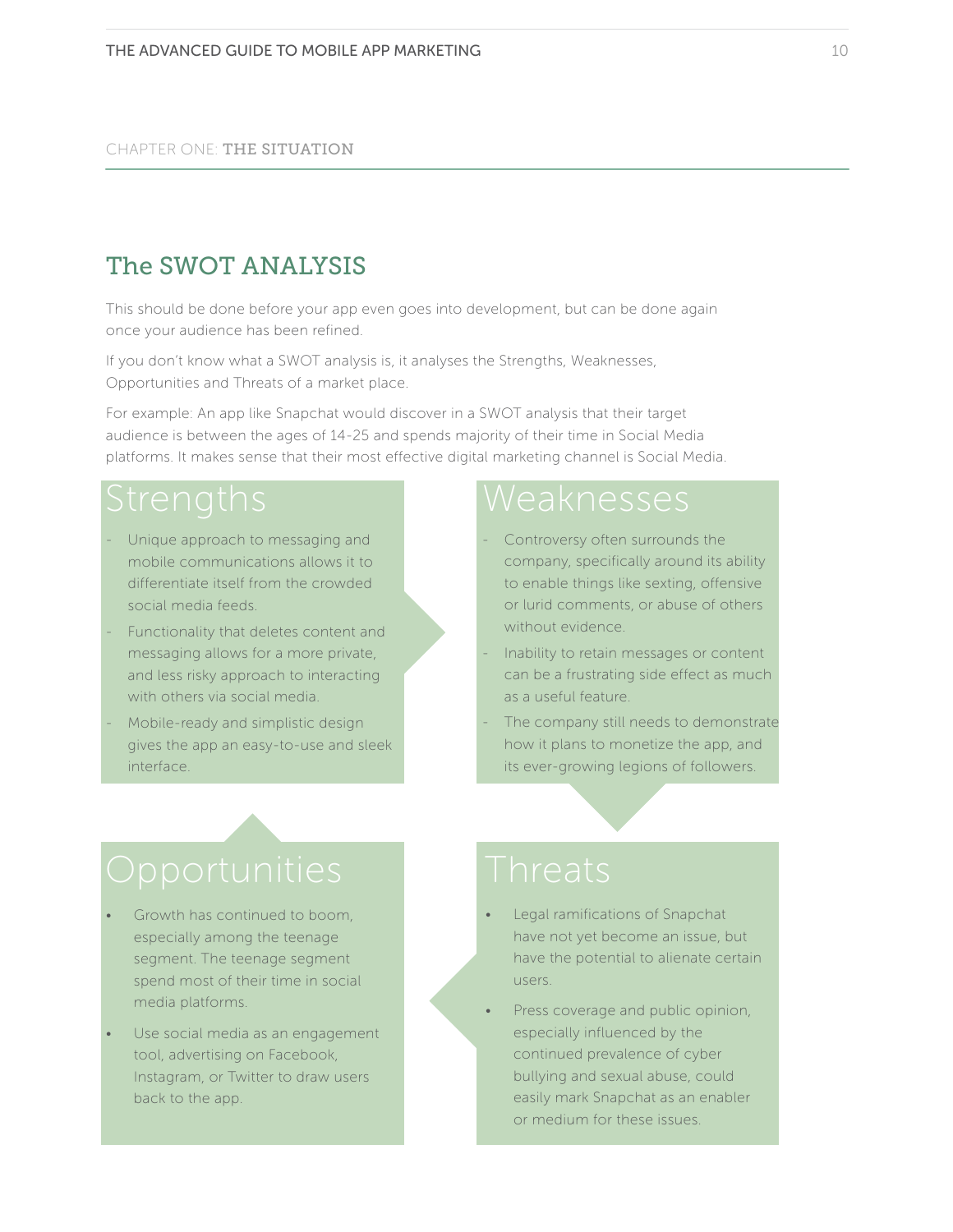CHAPTER ONE: THE SITUATION

#### Know your Competitors



You will always have competitors, even if your idea is completely new and utterly groundbreaking.

Anyone who is stealing attention away from your app is an indirect competitor.

You need to assess what your competitors are doing in the digital space, so you know how you can do it better…or different.

Do you really think Candy Crush was the first iPhone game?

Or Spotify the first music streaming app? They weren't.

These guys nailed their digital marketing strategy and are two of the most downloaded apps on the planet.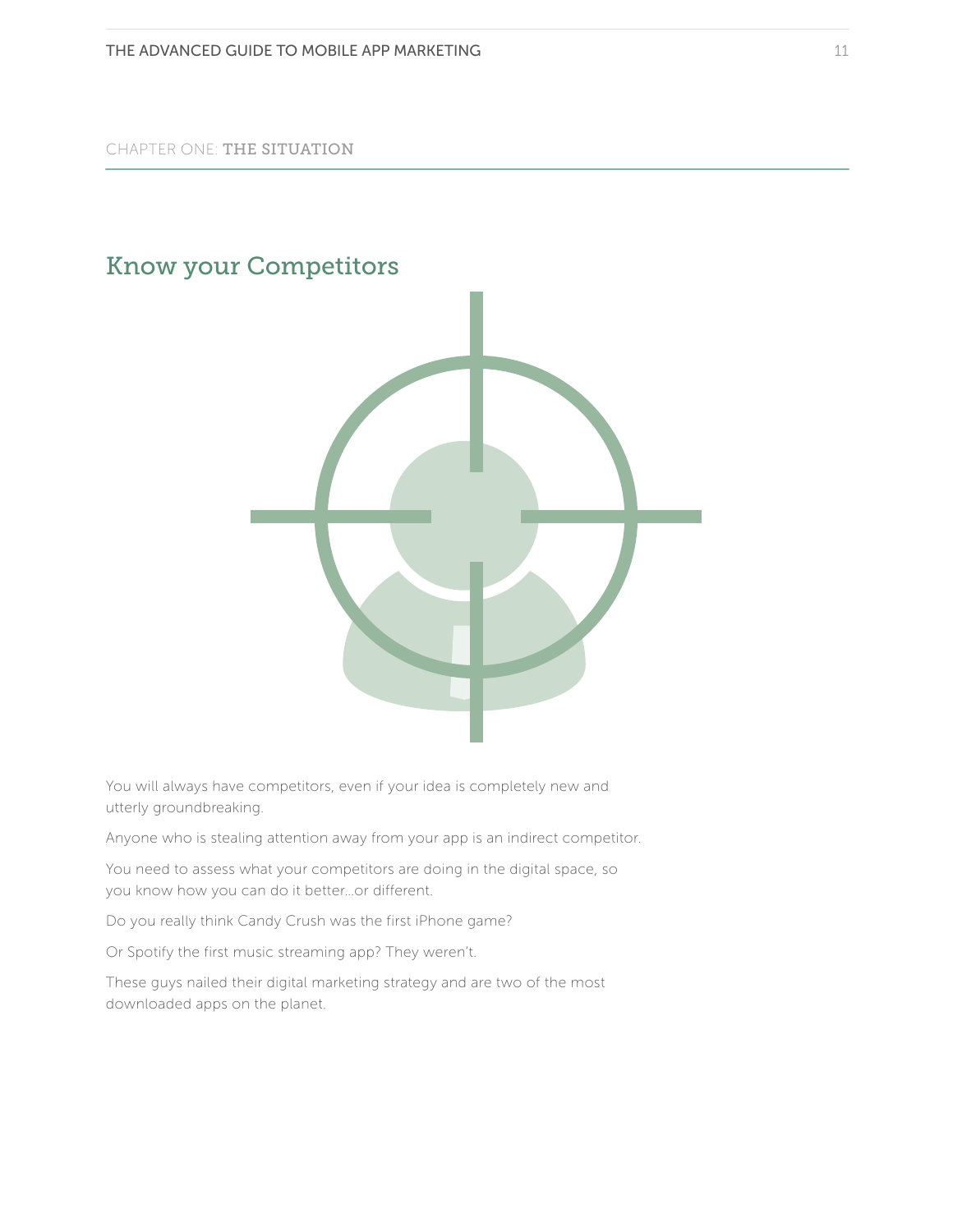### Top 5 Tools For Assessing Your Competition

[Look at the Best! - Start off by assessing the Top 50 Apps for 2014](http://au.pcmag.com/apps/4277/feature/50-best-free-iphone-apps-for-2014) and see how they execute their digital marketing strategy, as they are obviously doing something right.

[Alexa](http://www.alexa.com) is a free tool acquired by Amazon that provides traffic rankings of your competitors. If a competitor has a high search engine ranking, they must be doing something right.

**[SEMRush](http://www.semrush.com)** is the leading competitive keyword research tool on the market, with analysis on your competitor's digital marketing campaigns, including AdWord campaigns and keyword rankings. How much are your competitors spending per user acquisition?

[Gartner](http://www.gartner.com) is a research service that focuses on technology adoption, how fast are users adapting to new technology? This will help your understand your target audience.

**[SimilarWeb](www.similarweb.com)** is a tool that allows you to analyse and draw detailed insights from websites and mobile apps such as; where do they get their traffic from, backlinks pointing into their sites/app store page, and much more.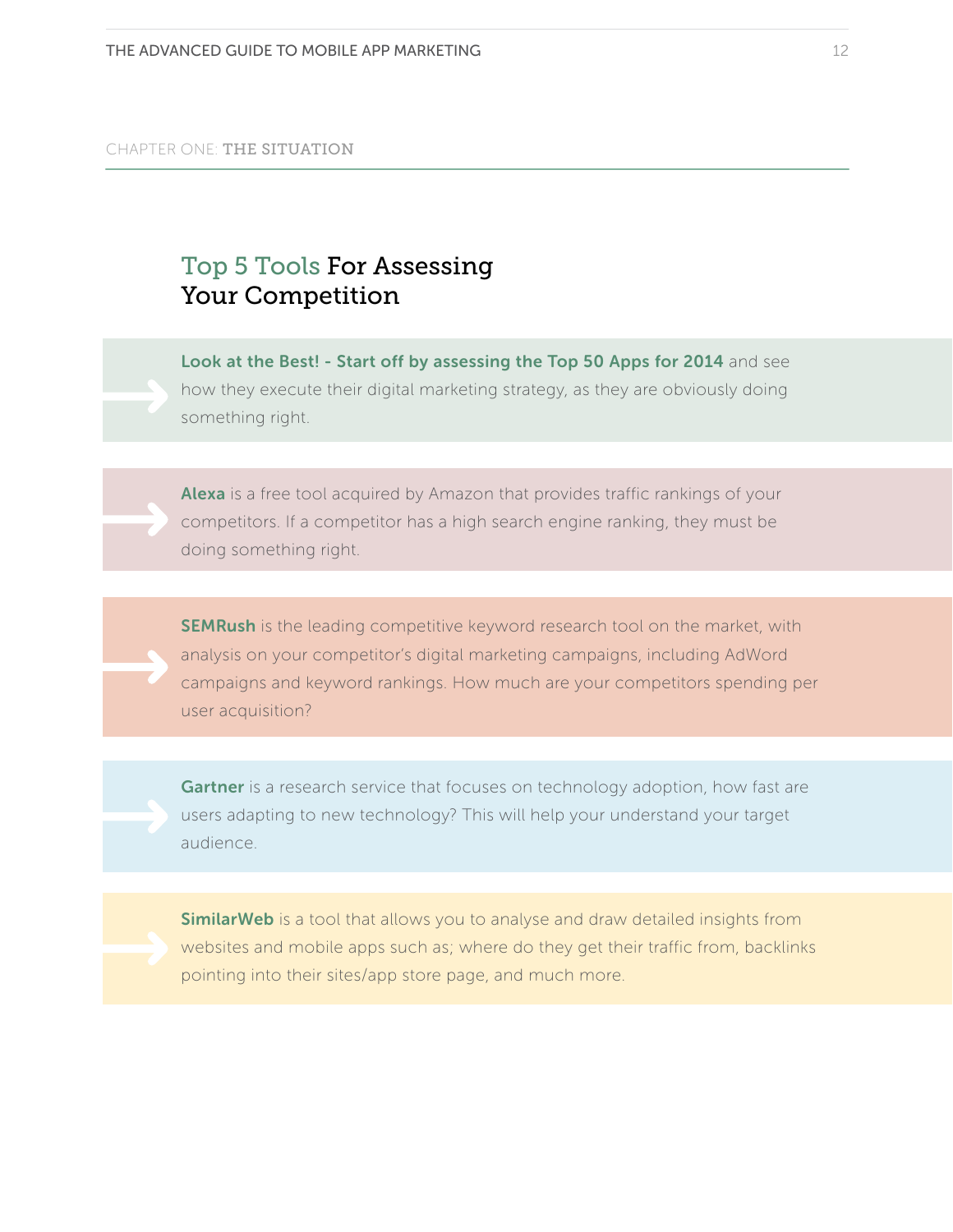#### CHAPTER ONE: THE SITUATION

#### Segmentation, targeting and positioning

You need to know your target market. Their behaviours, what devices they use, their interests, what websites and mediums they spend the most time on.

Segmenting your audience allows you to create targeted digital advertising campaigns, you can actually choose what audience you want to receive your advertisement. (We will talk about this in more depth later)

If you were to launch a digital advertising campaign, where would they be?

It's exactly the same as researching where would be the best place to put up a Billboard so your audience would see it.

If you have already launched your app, you can use the data you have collected from your users to refine your target audience.

As an example: ASOS knows that 85% of their app visitors are female aged 18-35 and spend a lot of time on Facebook. ASOS spends a large chunk of their marketing budget on Facebook advertising.

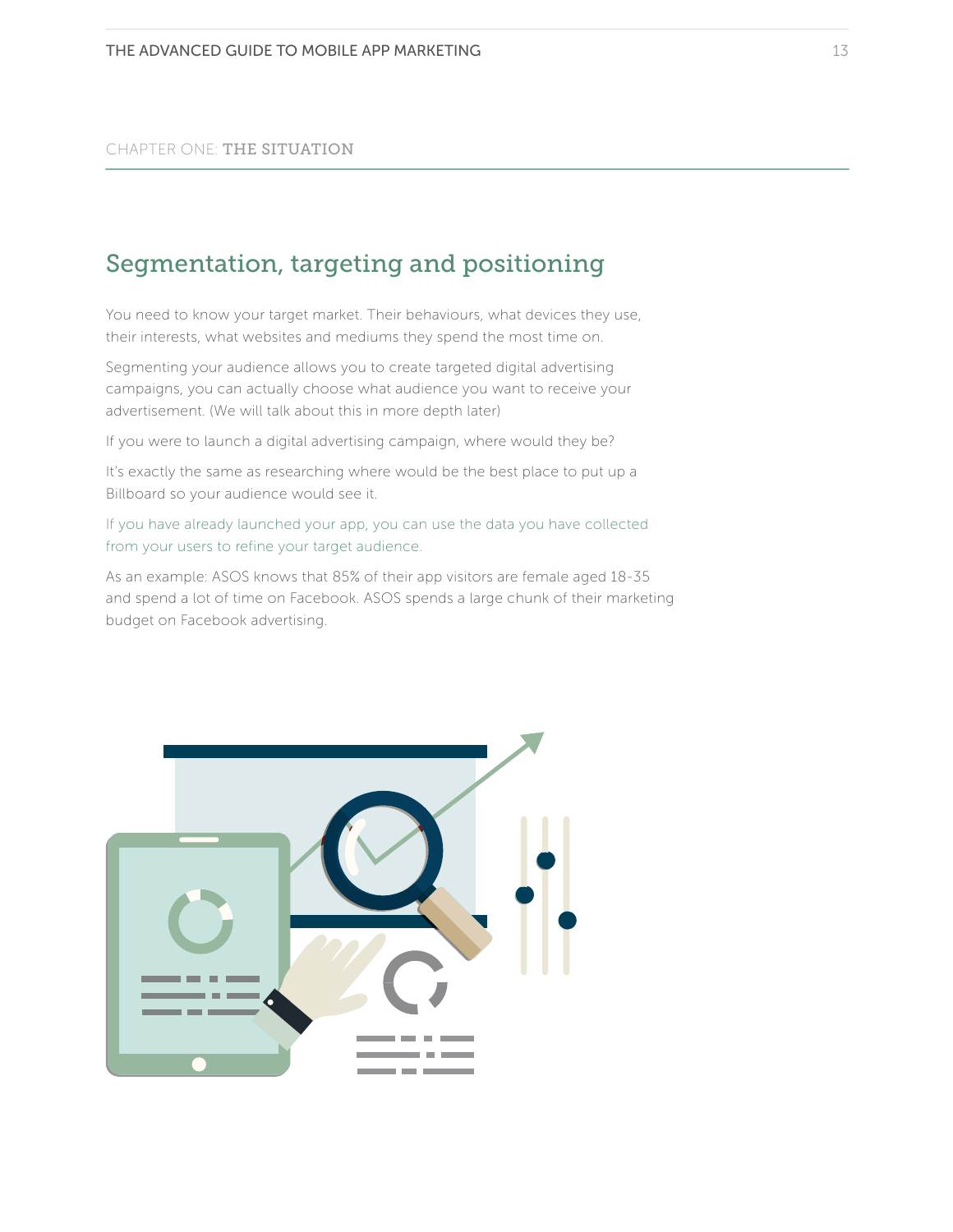#### CHAPTER ONE: THE SITUATION

### If Your App Is Already Launched

You can find 'hidden treasures' buried in checking out your user data.

Some questions to ask yourself…

#### Is your app connected to an analytics platform?

This tells you how old your users are, what they like to do, what they do inside the app, etc.

You'll be amazed at what the data may reflect and how different it can be to what you first thought or expected.

You audience may be 10 years older than you anticipated. How does that change your service offering? How does it affect your marketing strategy?

Have you implemented any [in-app user feedback tools](http://http://www.buzinga.com.au/buzz/user-feedback-tools/%20%0D)?

There are a tonne of ways to gain feedback and cultivate a community around your startup **after** your application has gained significant traction, e.g.:

START AN OPEN FORUM/WIKI for users to discuss hot topics around your app

USE SOCIAL MEDIA to build engagement outside of your app

HOLD FOCUS GROUPS with loyal users

CREATE A HASHTAG to focus online discussion

HOST A GOOGLE HANGOUT webinar Etc.



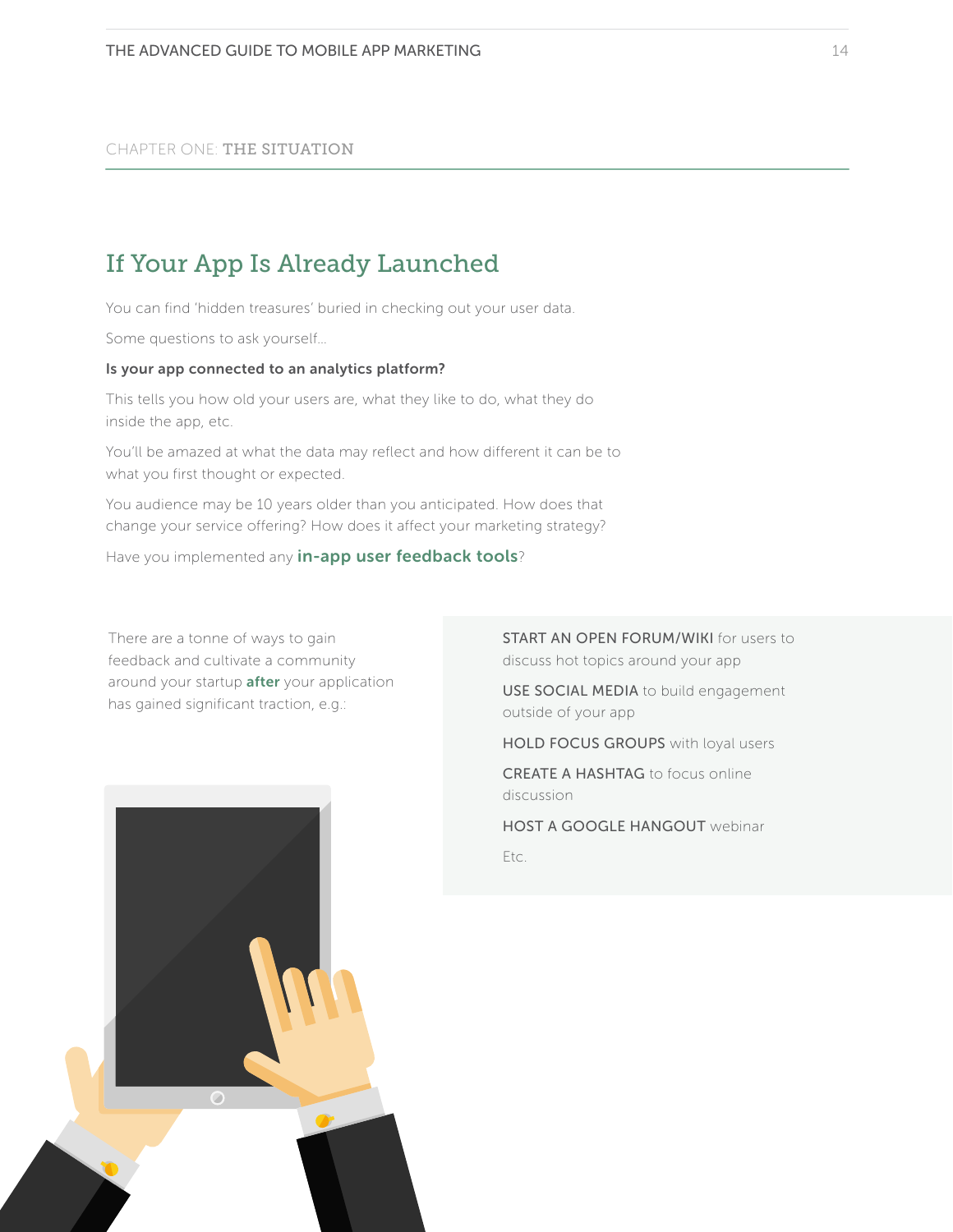

# CHAPTER TWO: The Objectives

<span id="page-14-0"></span>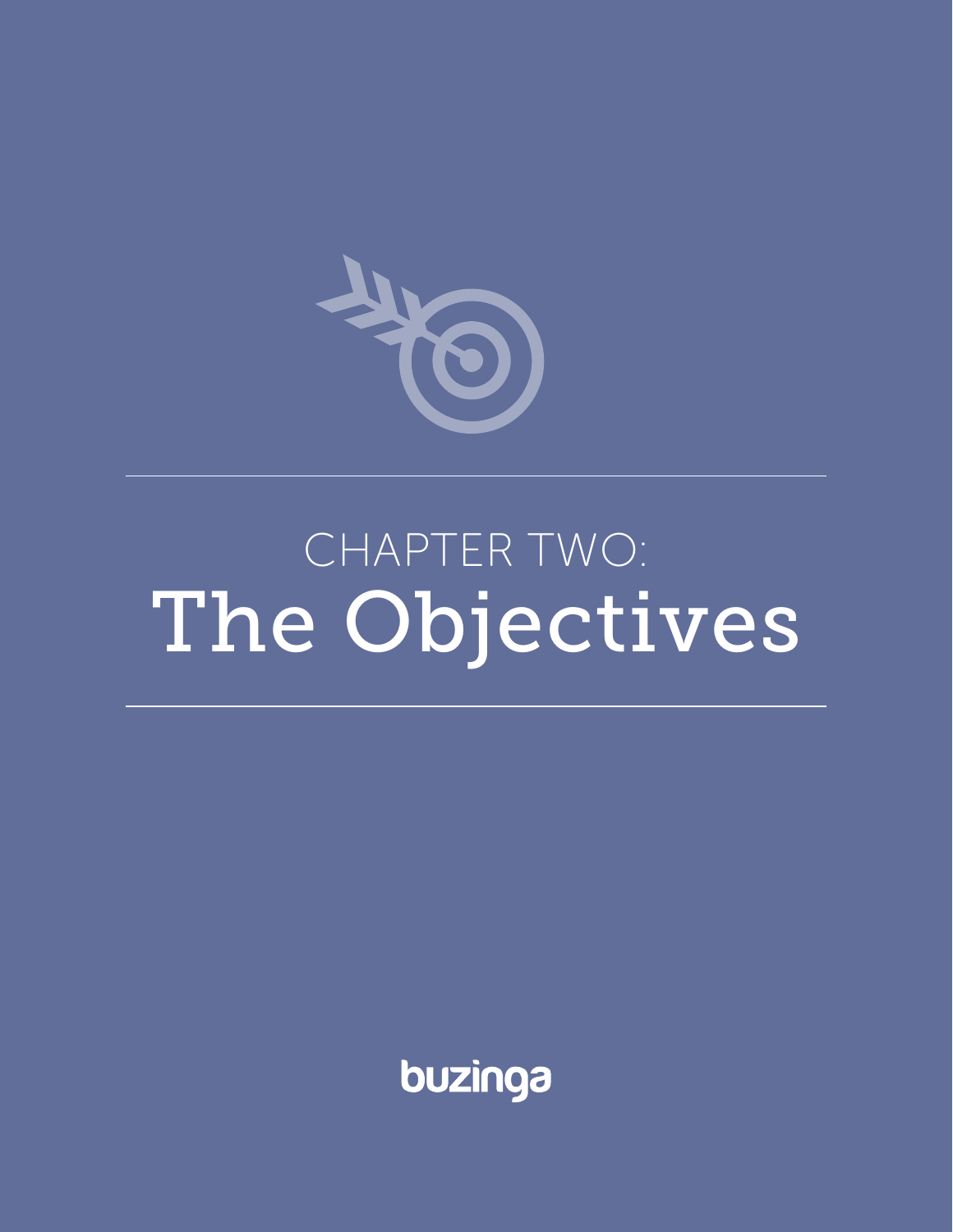#### CHAPTER TWO: THE OBJECTIVES

Running a marketing campaign without goals is like driving with your eyes closed; stupid, and extremely dangerous.

You will never know what you're going to get. You're virtually flipping a coin.

Long story short; you need to set goals.

And you want to make sure you are setting goals that give you feedback that determines whether your campaign is successful or not. Ultimately that means 'revenue generation'.

Design goals based on business outcomes that attract app downloads that converts into revenue.

A thousand downloads isn't a goal, it's a means to an end. The end is revenue.



After you identify what you want to achieve, start asking yourself, what can I do to achieve these goals using digital marketing?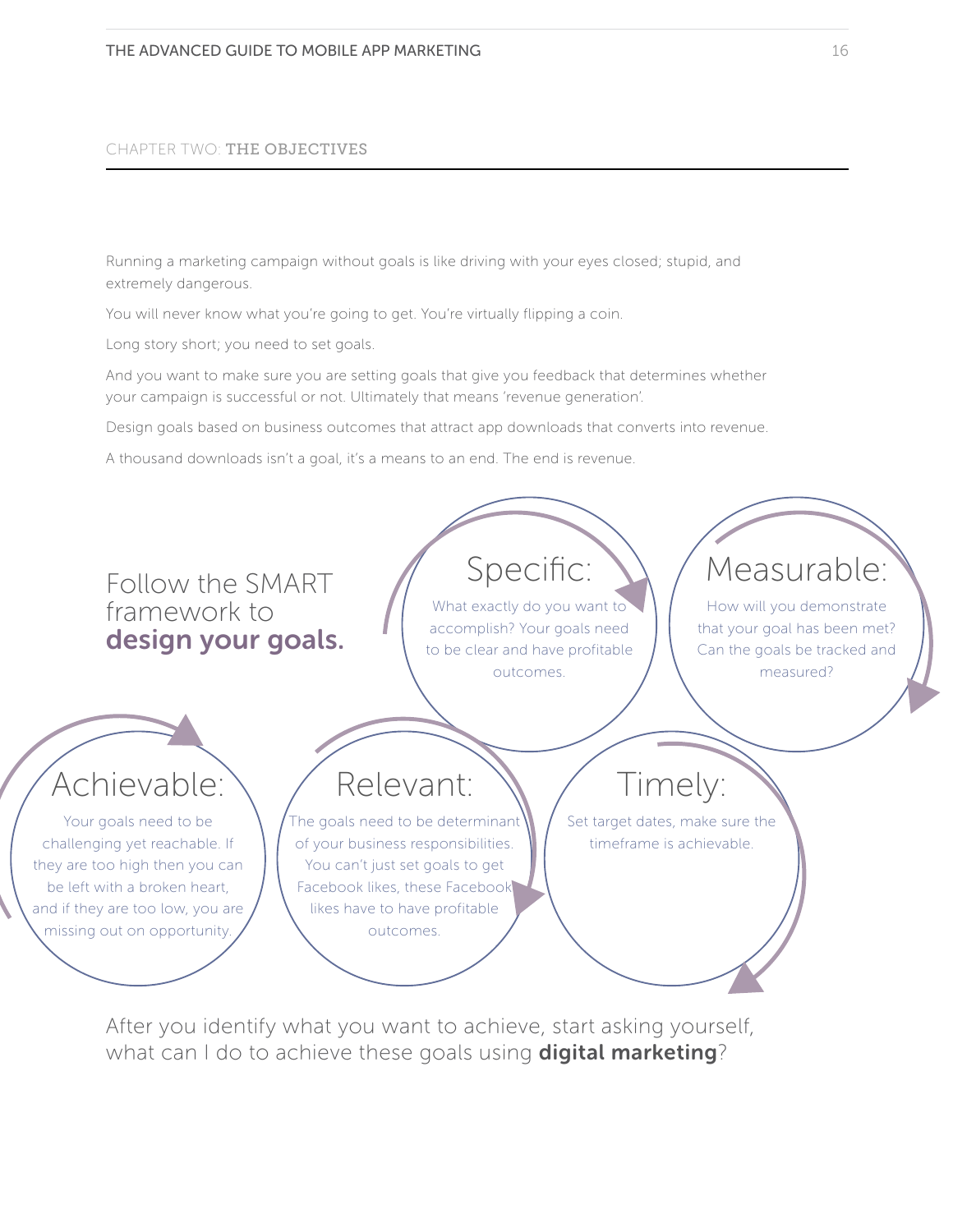<span id="page-16-0"></span>

# CHAPTER THREE: The Strategy

buzinga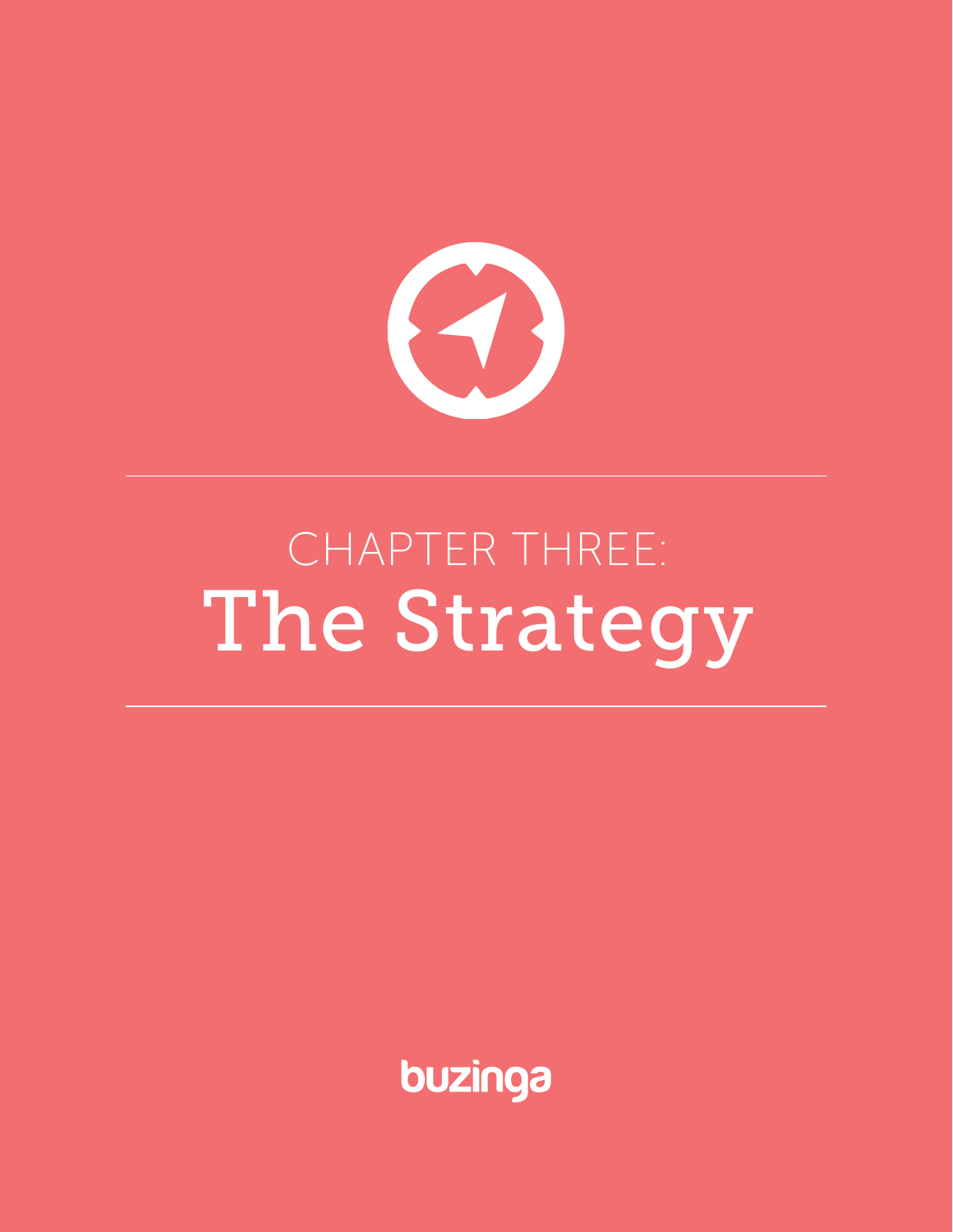#### CHAPTER THREE: THE STRATEGY

Spending 24 hours a day 7 days a week trying to tap into and optimise every digital channel available is one way of going about Digital Marketing. You're sure to achieve a lot in the short run. But you'll get burned out very…very quickly.

Instead, follow these three questions as a framework guide. This will help you choose which channel is going to help you achieve your goals.

# What are you going to do...

#### 1. TO ENGAGE THEM?

You need to be where they are…

There was 100 BILLION apps downloaded by 2014… Yes 100 BILLION!

There are 8 Billion people in the world and 1.5 Billion smart phone users.

That is a lot of apps downloaded… and a lot of opportunity.

But with such great opportunities comes big competition…

All the app developers in the world are fighting for the attention of the smartphone users.

So what do you need to do to get your users to start paying attention to you?

#### 2. TO SPEAK TO THEM?

You need to be where your audience is… What websites are they on? Where do they look for information?

You need to have relevant content that helps them connect with your brand.

This includes a great website, interesting emails, exciting social media posts and eye-catching digital advertisements that help build an emotional bridge between you and your audience.

The most important thing when speaking to your audience is to give them a good experience.

You don't want to annoy them by filling up their inbox or spam them via Facebook.

You want them to feel like they are part of a community.

#### 3. TO GET THEM TO DOWNLOAD YOUR APP?

Once you've got their attention, you need to decide how will you actually convert this relationship into an app download.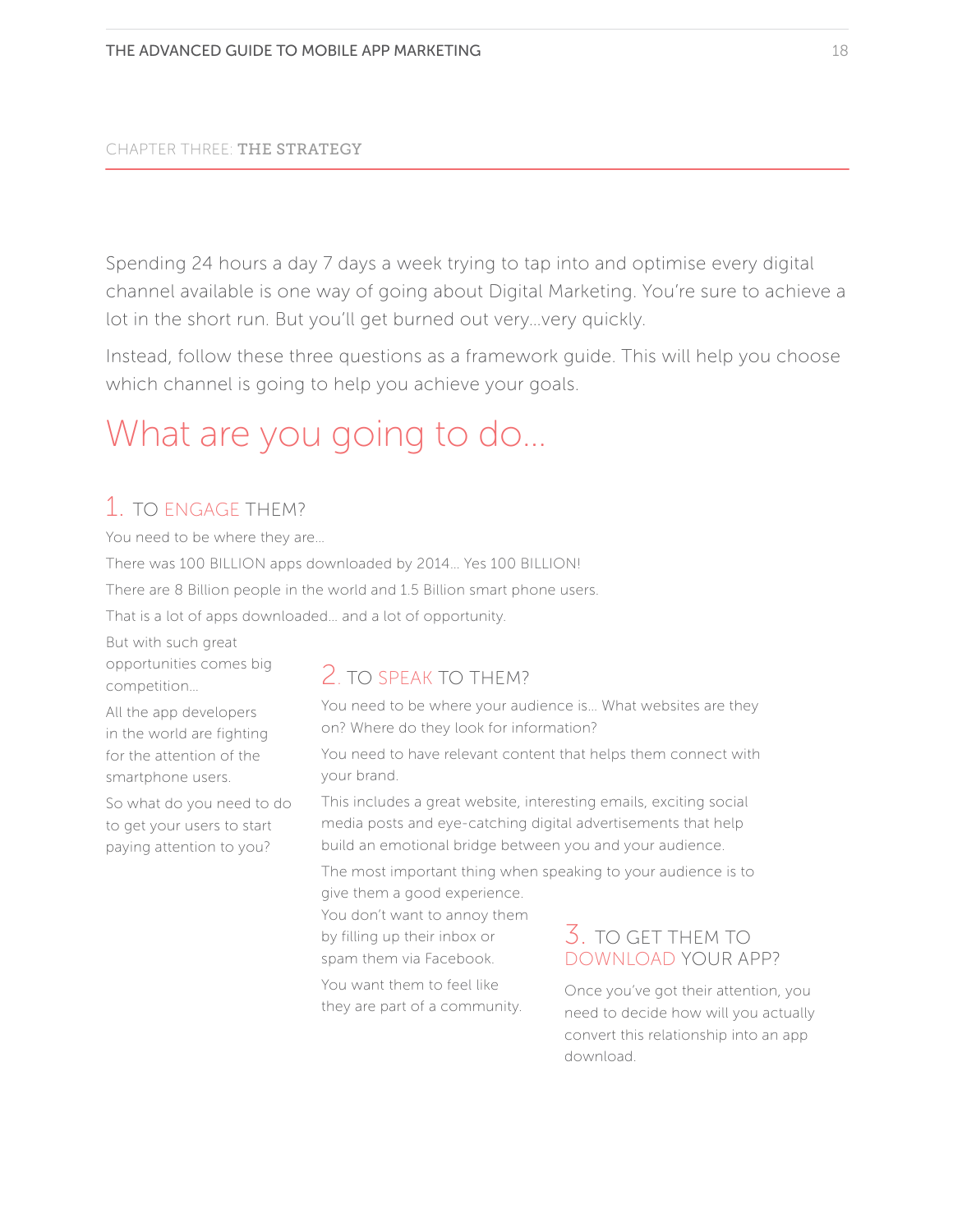<span id="page-18-0"></span>

# CHAPTER FOUR: The Tactics

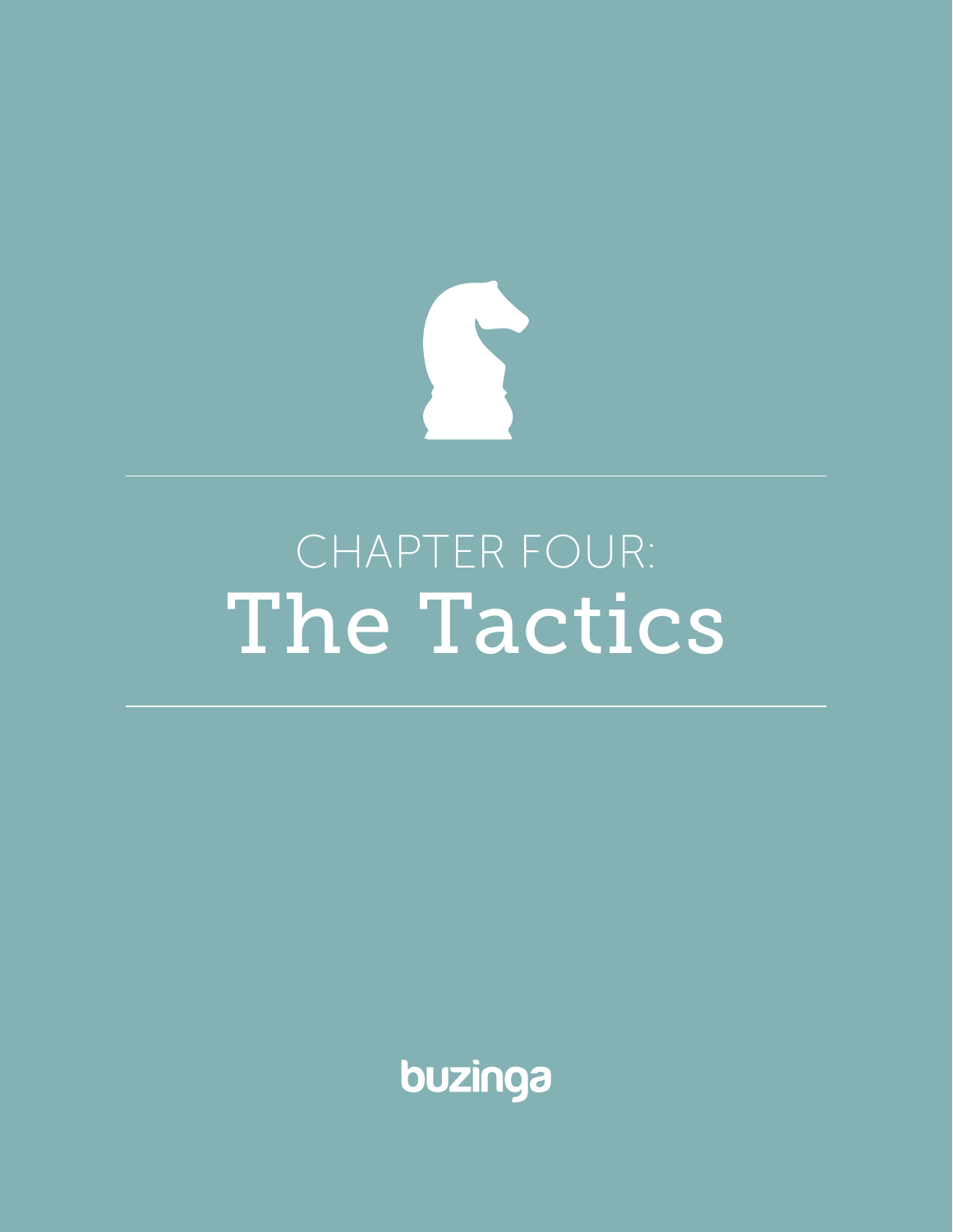#### CHAPTER FOUR: THE TACTICS

By now, you should have an in-depth understanding of your target audience and what avenues of digital you need to consider.

So what channels are actually best for you?

A great way to put this into perspective is… Do you think Candy Crush would greatly benefit from spending \$1,000 on sponsored posts via LinkedIn?

Definitely not is the correct answer. People aren't on Linkedin to play games. They're there to network and learn.

But for a CRM company like Hubspot, who have an awesome app, Linkedin is the perfect place to target their audience of Marketing Executives and CMOs.

The correct channel will be unique to your app.

Here are a few questions to ask yourself about different channels you consider.

1. Does your audience spend a lot of time on Social Media? Which platform? Consider sponsored news feed advertisements.

2. Is there a certain drop-off point within your app? Spend money on remarketing. This reminds your customers in other digital channels that they are visiting that they have unfinished business in your app.

3. Does your audience spend a lot of time on Youtube? It may be worth investing in an animated 30 second clip to use as a YouTube pre-roll ad.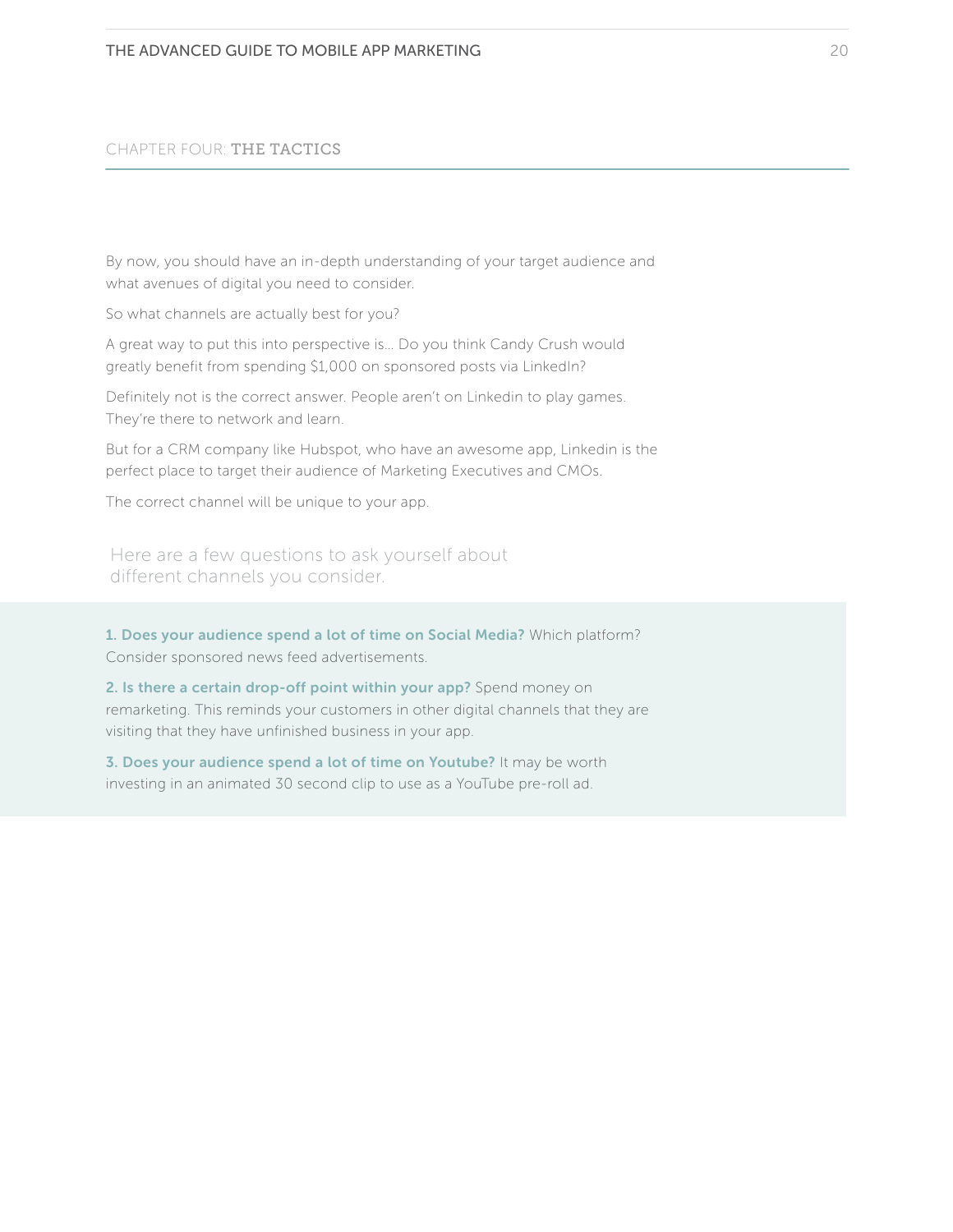<span id="page-20-0"></span>

# CHAPTER FIVE: The Actions

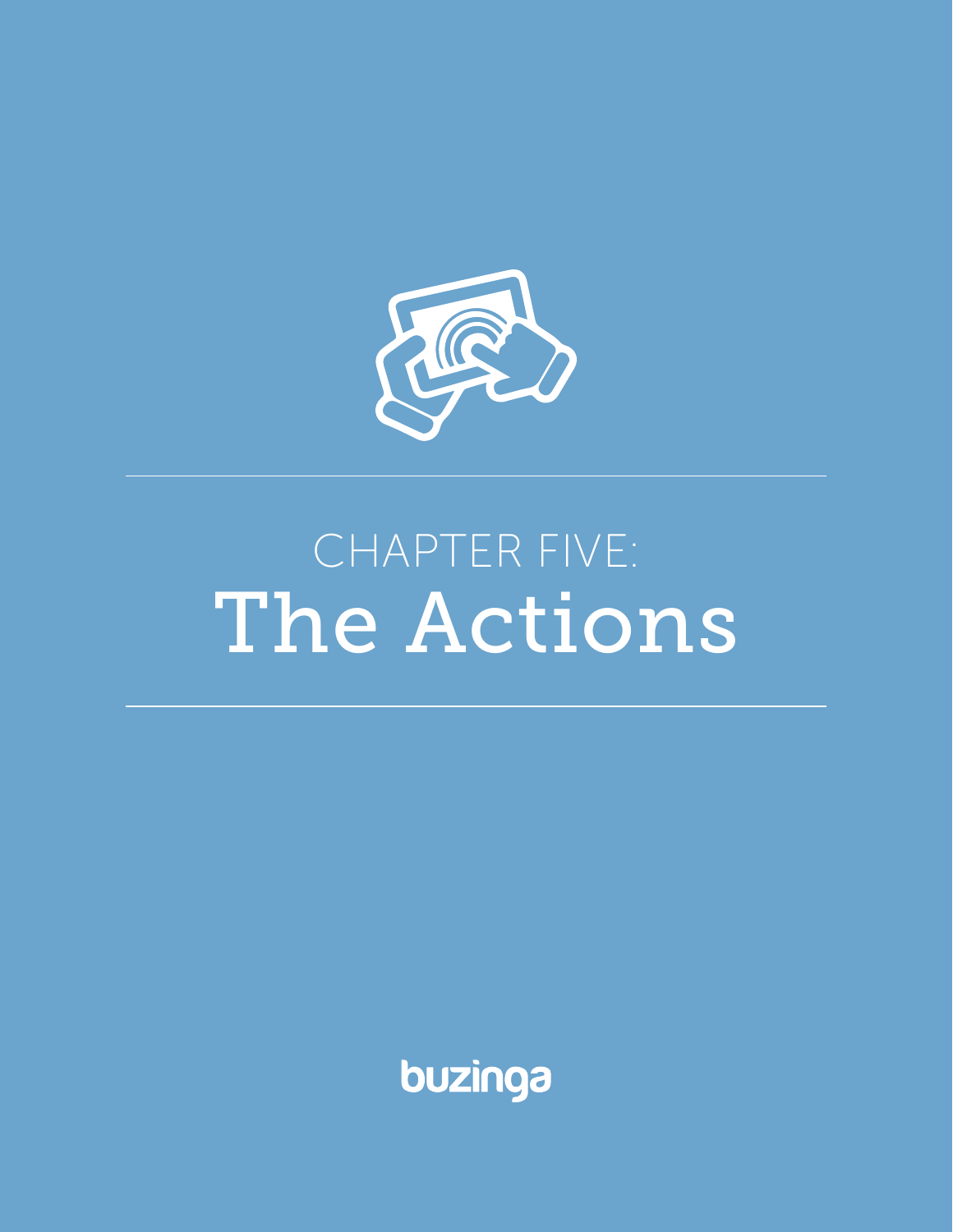When you are ready to action your strategy, you need to know what are the best tools that allow you to manage your time.

Actioning your digital marketing plan is when things become technical and often quite tricky.

I am going to let you in on a secret:

#### The marketing strategy that works for 84% of apps is 'Content and Social'.

By creating content (memes, blog posts, ads, etc.) and publishing them out via social networks such as Facebook, LinkedIn, Google+, Twitter, etc. you are able to reach and engage a large chunk of your audience.

At Buzinga, we've built a multi-million dollar company with Social Media and Content marketing at the forefront of our strategy.

This may not work for everyone, but it's certainly the go-to-strategy for most new businesses.

Why?

People read content in their daily news feeds, and consume more advertisements and information than ever before.

Not only are people going to be exposed to your content on a massive global scale. It's also dirt cheap.

The problem is this; you're not the only one marketing through social media, so you need to know how to break through the noise. With the right approach you'll be able to get through the clutter and seamlessly integrate into your audience's daily routine.

To get you started here are some great tools, infographics and in-depth tutorials on how to manage the channels you choose to use.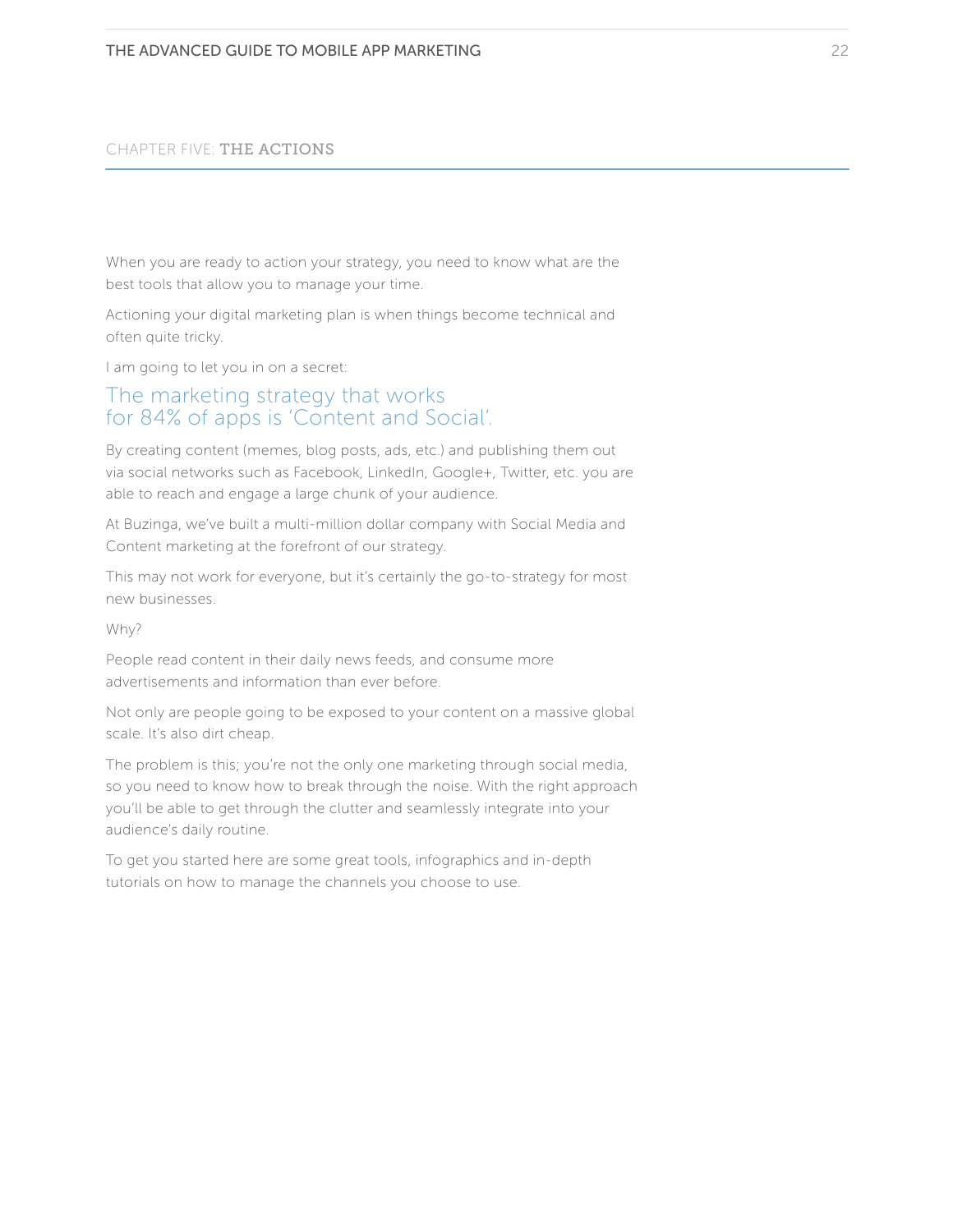# 1. Social Media

Your brand is unique, and social media should be the unique voice of your brand.

Katelyn Duckworth, Marketing Co-ordinator at Buzinga.

Use social media to post videos and updates, run competitions, talk to your customers and respond to their concerns. Re-tweet and post creative images of customers using your products. Everyone loves recognition.

Find ways to generate great content, share it and measure the engagement. What content achieves:

a) High engagement b) More quality downloads

Lastly, you need to pay a lot of attention to the times when people are engaging with your brand online.

The times that you post your content will have a fundamental impact on the success of your campaign.

These are the best times to post on the biggest social media platforms: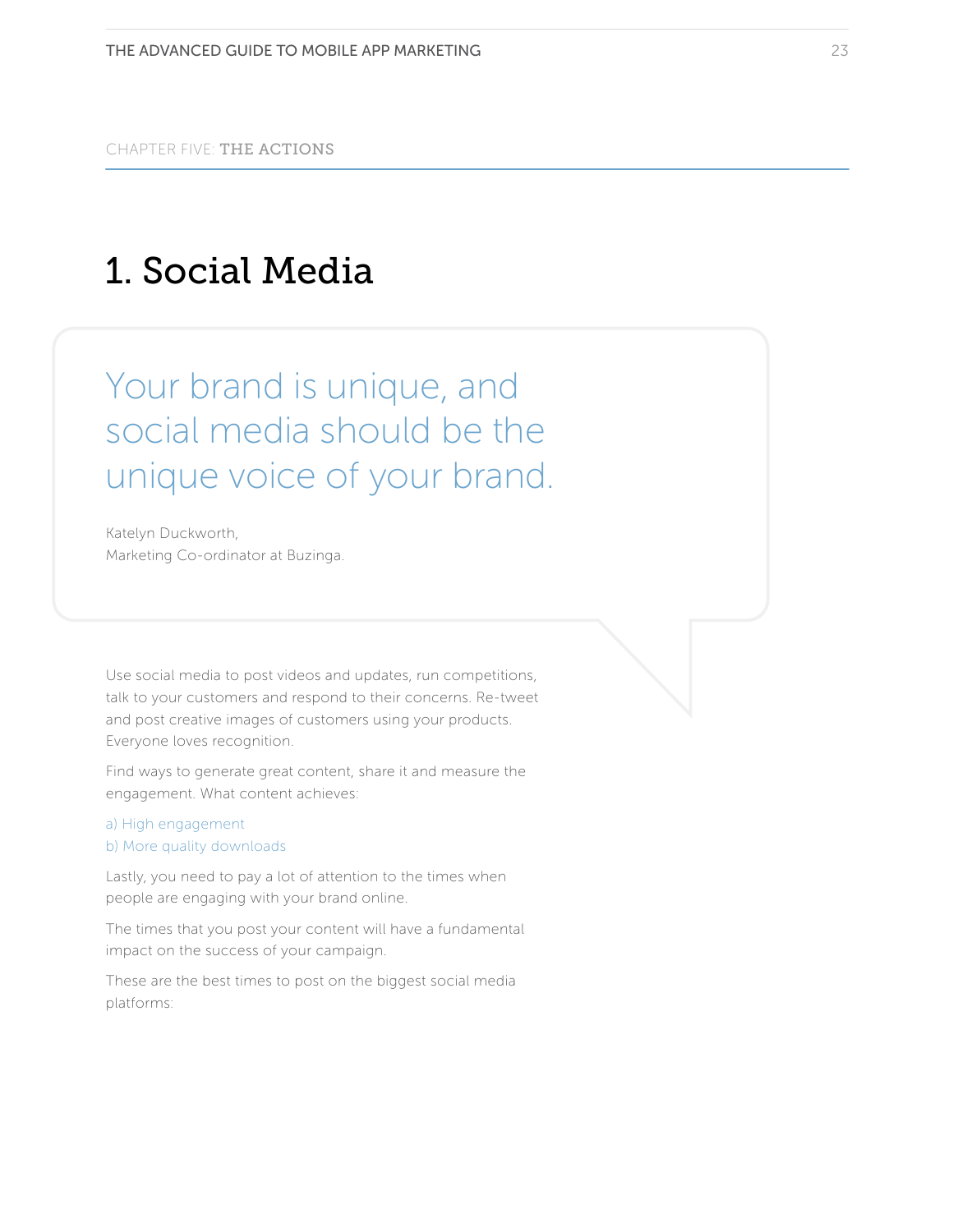### Facebook

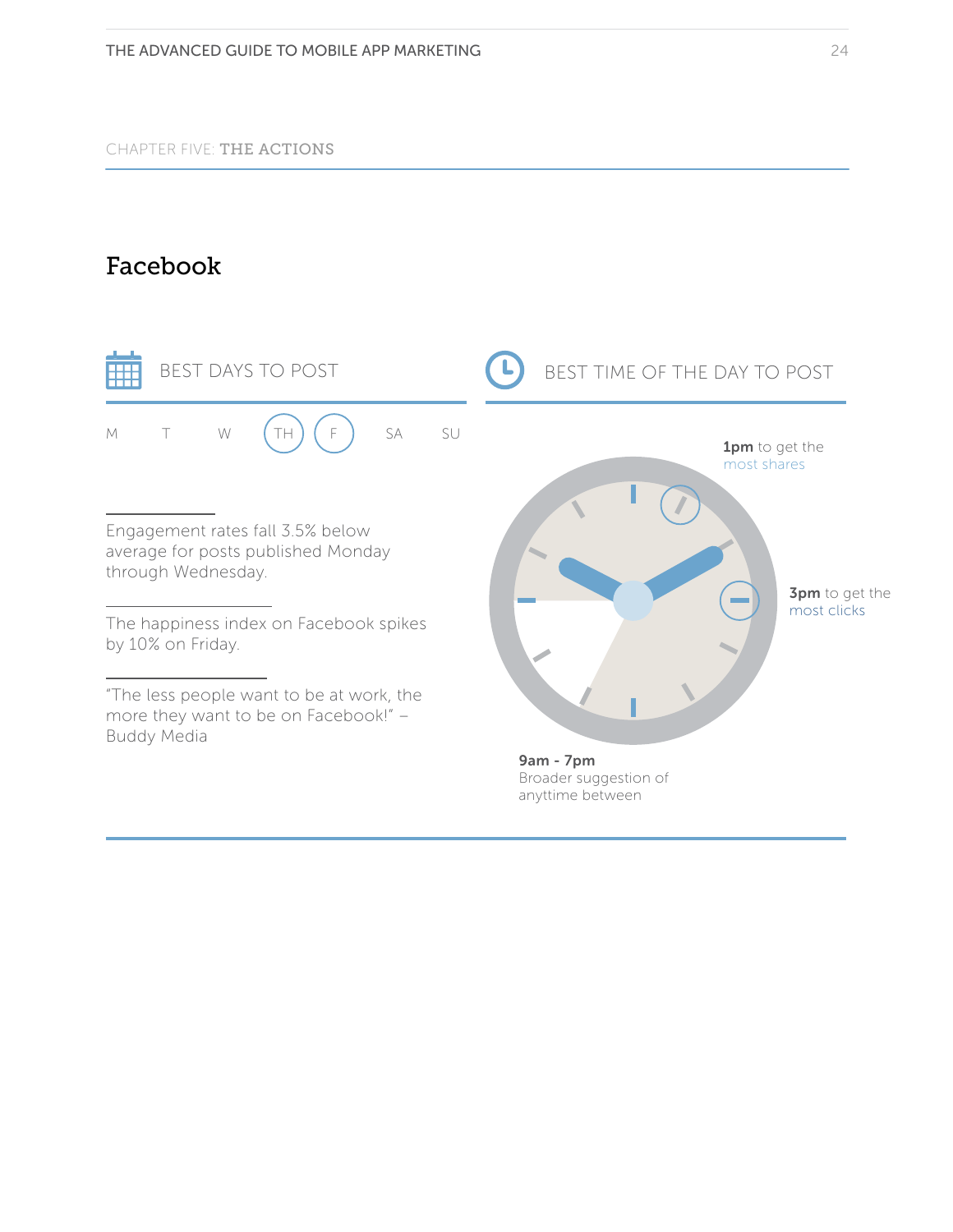#### **Twitter**



Best times to post: This is usually when people are on lunch, or on their commute home from work.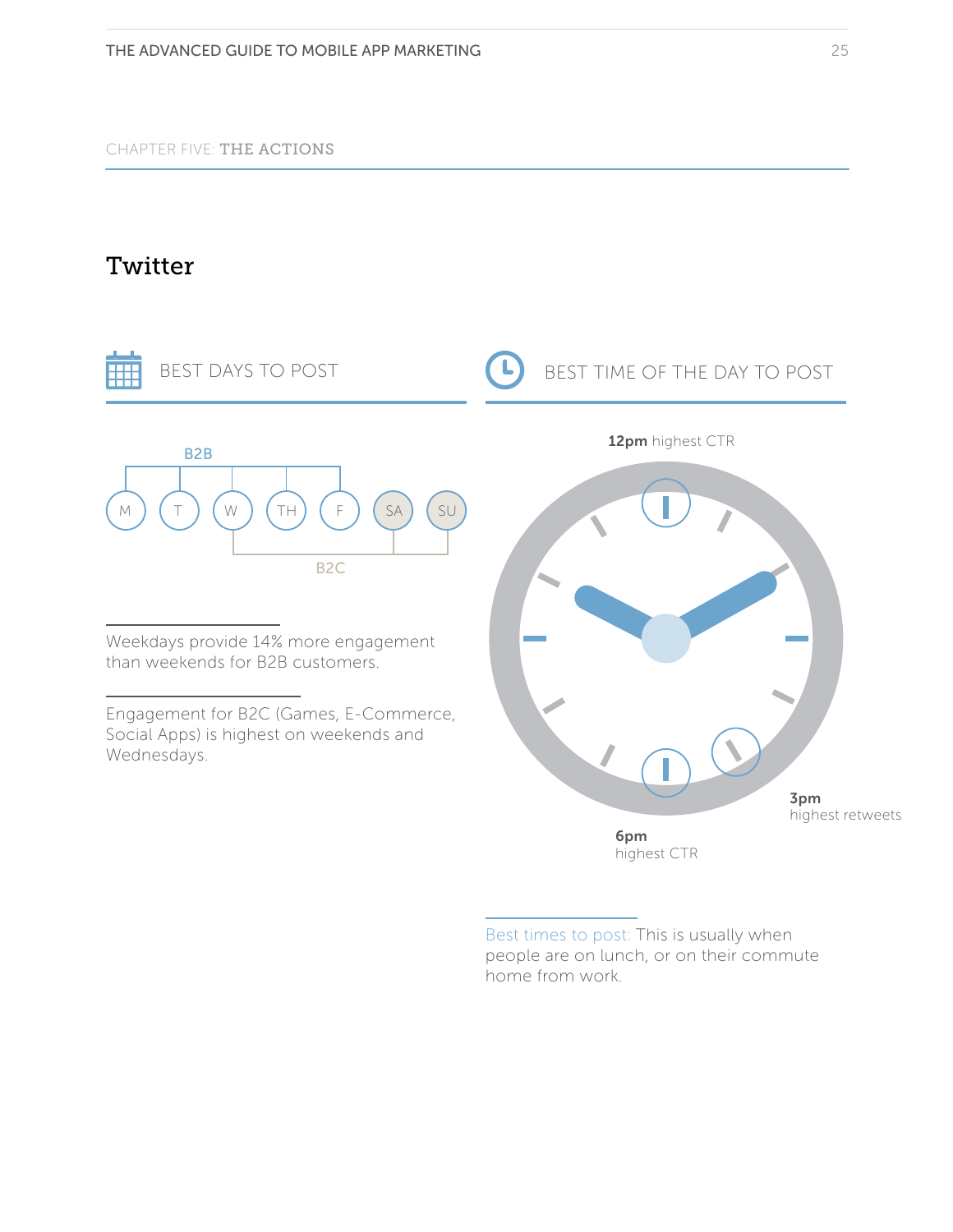### Linkedin

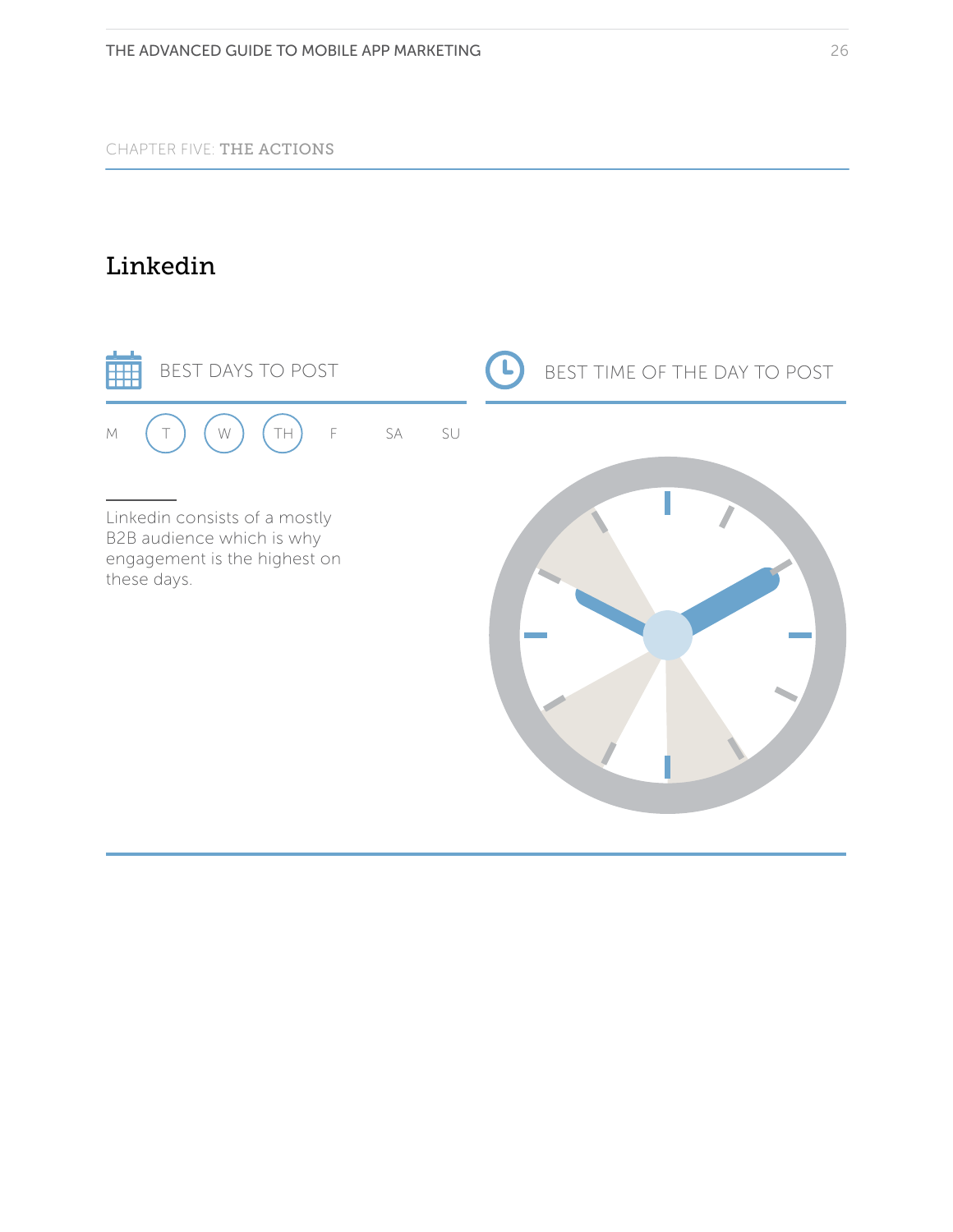## 1. Social Media Management Tools

| <b>lootsuite</b> ™ | Hootsuite is a social media management system that helps you<br>schedule posts in advance, engage your audience and measure<br>ROI. It covers all major social media platforms from Twitter to<br>Instagram. Hootsuite will help you post at the optimal time, by<br>measuring when your existing fan base is online and what time<br>they responded to you best last time.<br><b>FREE</b><br><b>PRO</b><br>\$9.99 a month<br>up to $3$ |  |  |  |
|--------------------|-----------------------------------------------------------------------------------------------------------------------------------------------------------------------------------------------------------------------------------------------------------------------------------------------------------------------------------------------------------------------------------------------------------------------------------------|--|--|--|
|                    | with up to 50 social profiles.<br>social profiles.                                                                                                                                                                                                                                                                                                                                                                                      |  |  |  |
| Latergramme        | If your fan base is most active on Instagram, Latergramme helps you<br>schedule your Instagram posts at the optimal time for your audience,<br>similar to Hootsuite. It allows you to go to sleep each night knowing<br>that your international audience is in reach as well as your local. After<br>all, this is a global market.                                                                                                      |  |  |  |
|                    | <b>FREE</b><br><b>PRO</b><br>Up to \$50 a month.<br>to get started.                                                                                                                                                                                                                                                                                                                                                                     |  |  |  |
| <b>TweetDeck</b>   | A powerful tool for tracking real-time engagement and industry<br>related trends on Twitter. You can organise and build custom<br>timelines, and track topics, events and hashtags.<br><b>FREE</b>                                                                                                                                                                                                                                      |  |  |  |
|                    |                                                                                                                                                                                                                                                                                                                                                                                                                                         |  |  |  |
|                    | There are thousands of platforms to manage your email campaigns.                                                                                                                                                                                                                                                                                                                                                                        |  |  |  |
| $E - M ail$        | My personal favourite is Mail Chimp, it is simple and comes with it's<br>own easy to build templates with functions that allow you to create<br>targeted audiences from your database.                                                                                                                                                                                                                                                  |  |  |  |
|                    | If you want to implement a large inbound CRM system, we use<br>Hubspot!                                                                                                                                                                                                                                                                                                                                                                 |  |  |  |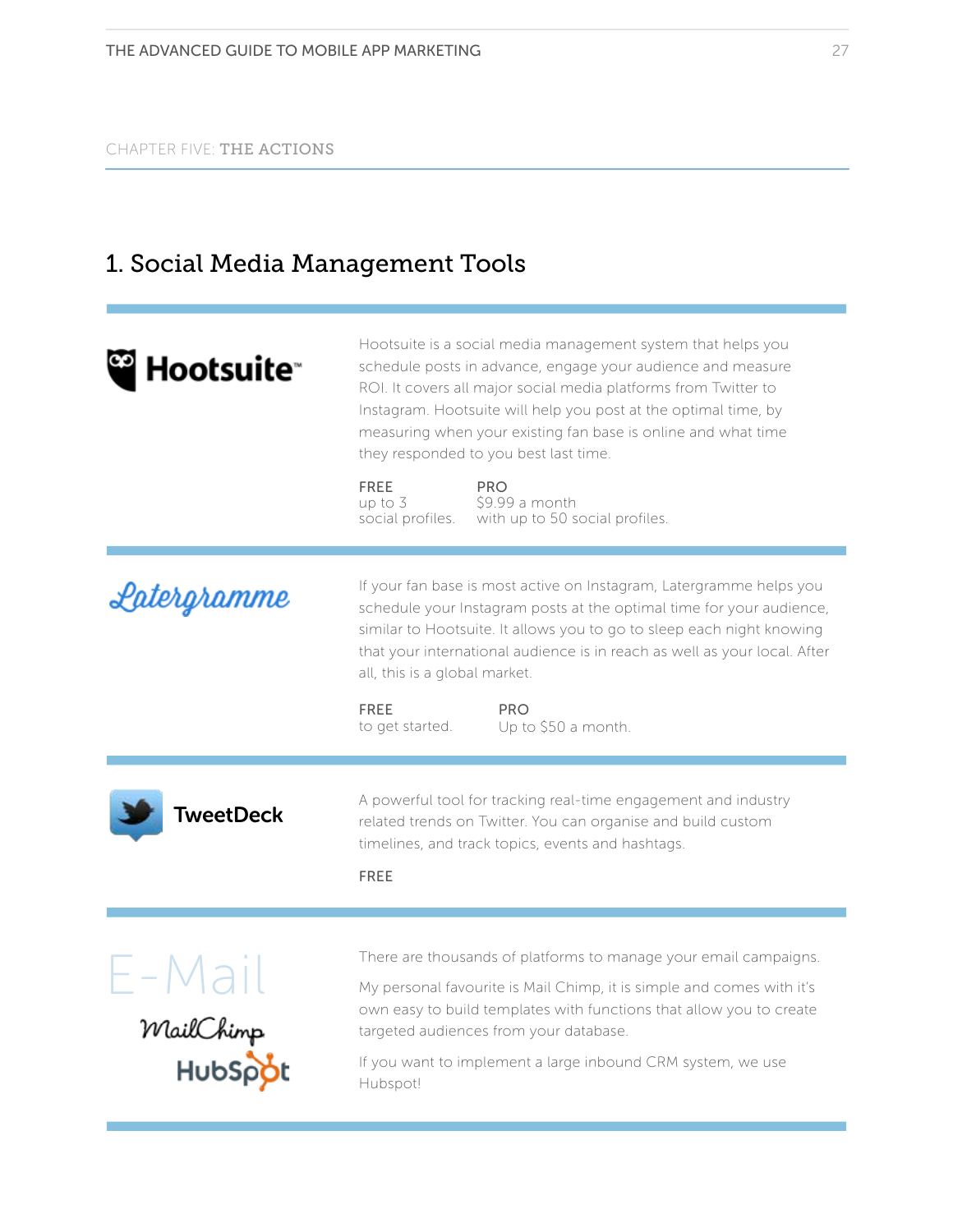#### 2. Display Advertising

You may know these as Display Banners. They are graphical ads that appear in ad spaces on websites.

They include text, logos, pictures, rich media and more.

Display advertising has a horrible conversion rate, reaching barely 1% in 2014.

But they are relatively easy to set up and track, especially through the Google Network which combines your Google Analytics account (for audience targeting), remarketing capabilities and your Pay-Per-Click account.



What I suggest as a more fruitful option for creating a display campaign is using 'remarketing software' instead of standard campaigns.

Instead of displaying a random ad, remarketing presents people with tailored ads that pop up everywhere after they've shown an interest in your app.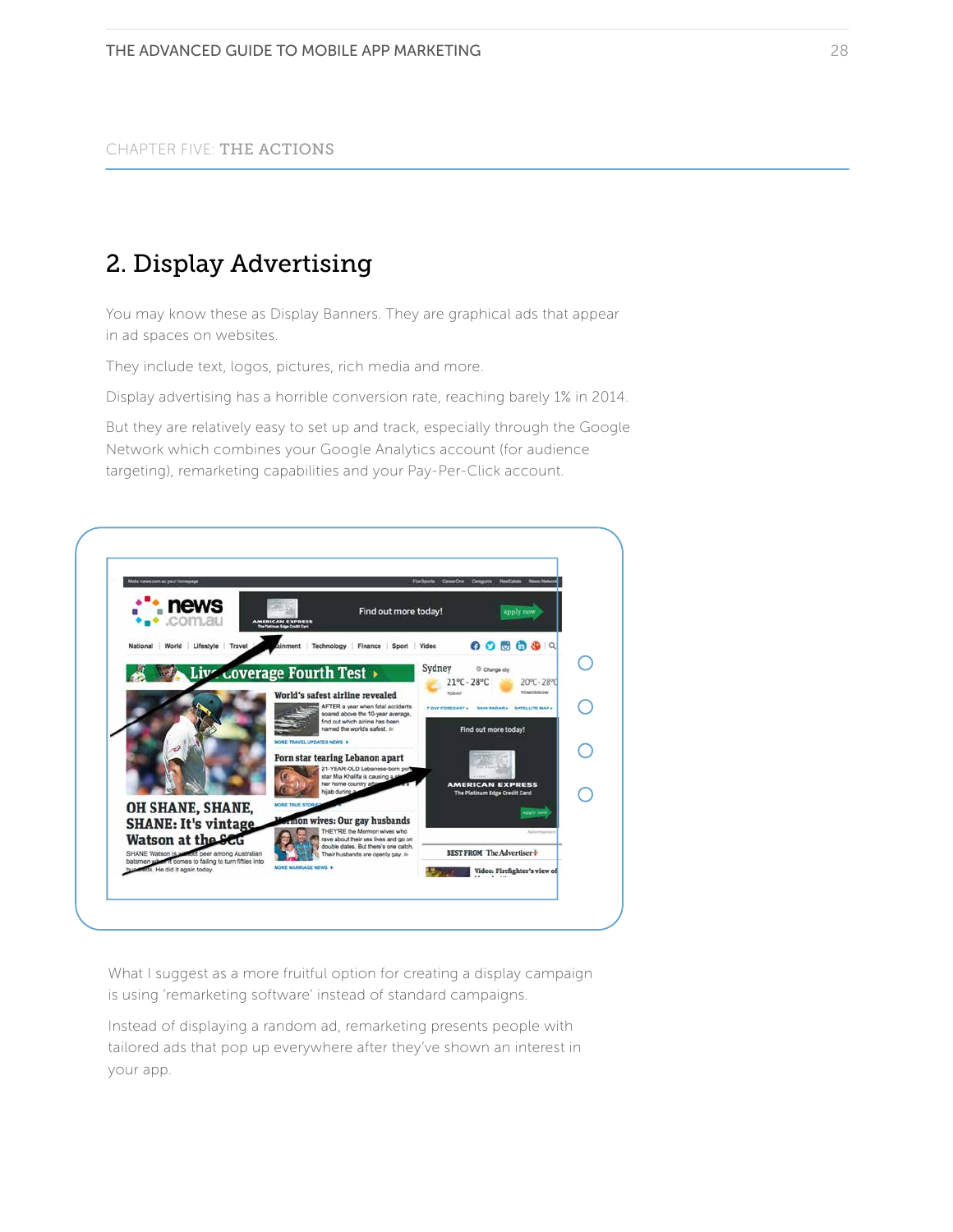#### 3. Remarketing

Back in December, I wrote a successful blog called How To Use Remarketing To Keep Your App Users Engaged. Have a read of that [here](http://www.buzinga.com.au/buzz/use-remarketing-keep-app-users-engaged-infographic/%0D).

Here are some tips of what to ask when preparing a remarketing campaign.



Variations; Put together a list of 20 variations of your ad with different imagery, messages and calls-to-action.



Location; Where do you want your ads to appear? Do you want your ads on any display network or on specific pages related to your app? You can target sites yourself.

**Budget**; What are your bidding and budgeting preferences? Manual bidding allows you to control what your maximum cost-per-click should be for keywords or placements.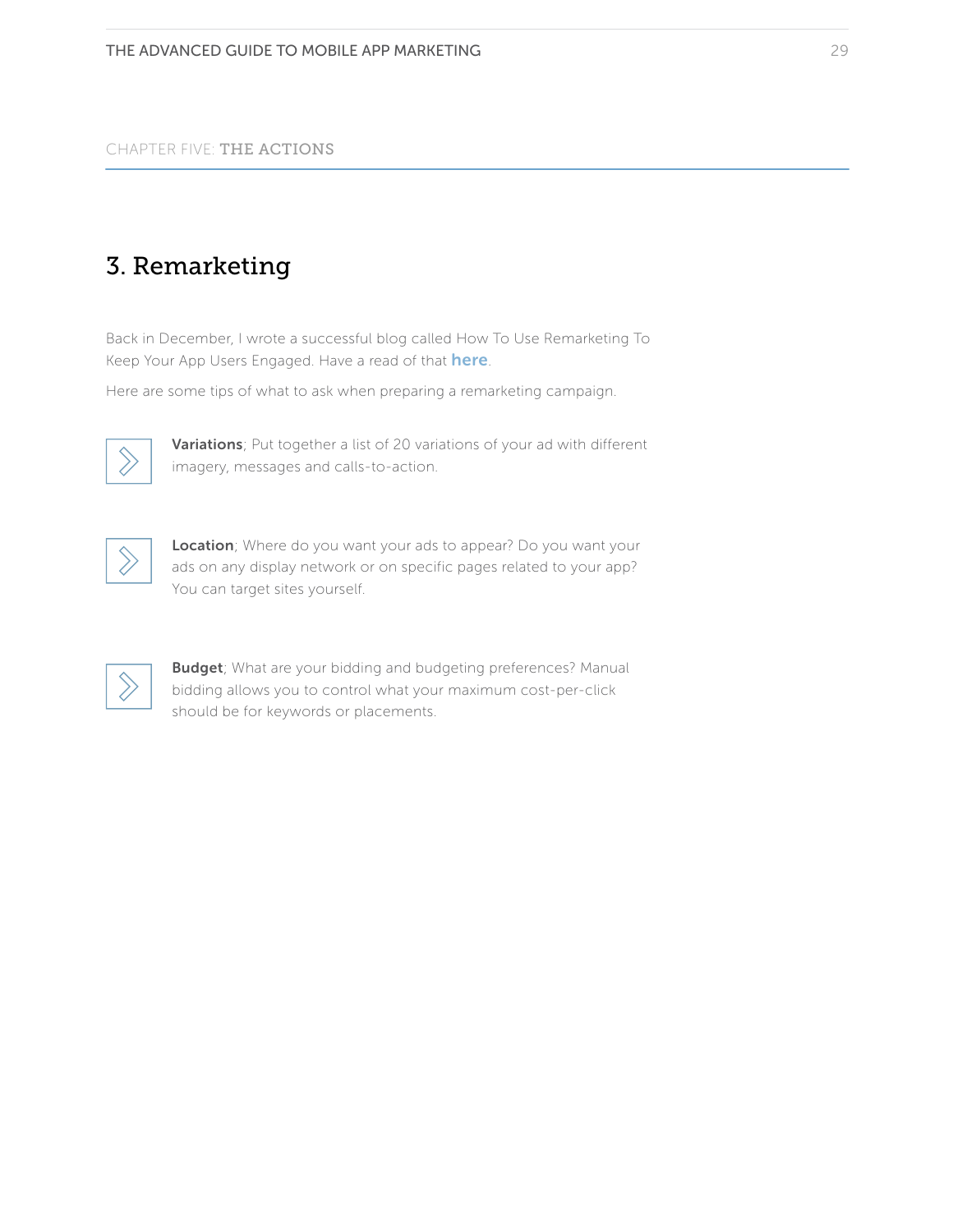### 4. Pay per Click advertising

Pay-Per-Click advertising is really straight forward, but it's highly competitive and the success of your campaign is very relevant to the industry.

You will most likely be familiar with Google AdWords as featured in the image above. Google Adwords allows you to bid for an advertisement to be shown at the top of Google's search results for that keyword.

For a gaming app, the bid is around \$2.50 per click to your website. This is not worth the money as barely 1000 people a month search for "app games" on Google. However, it might work well on Facebook.

For an E-Commerce or corporate app, advertising is a highly competitive space, and it has a high conversion rate. Spending money in this area to feature in Google's top results is worth the money.



Here is a **[Google tutorial](https://support.google.com/adwords/answer/1704395%3Fhl%3Den-AU%0D)** on how to create an AdWords Campaign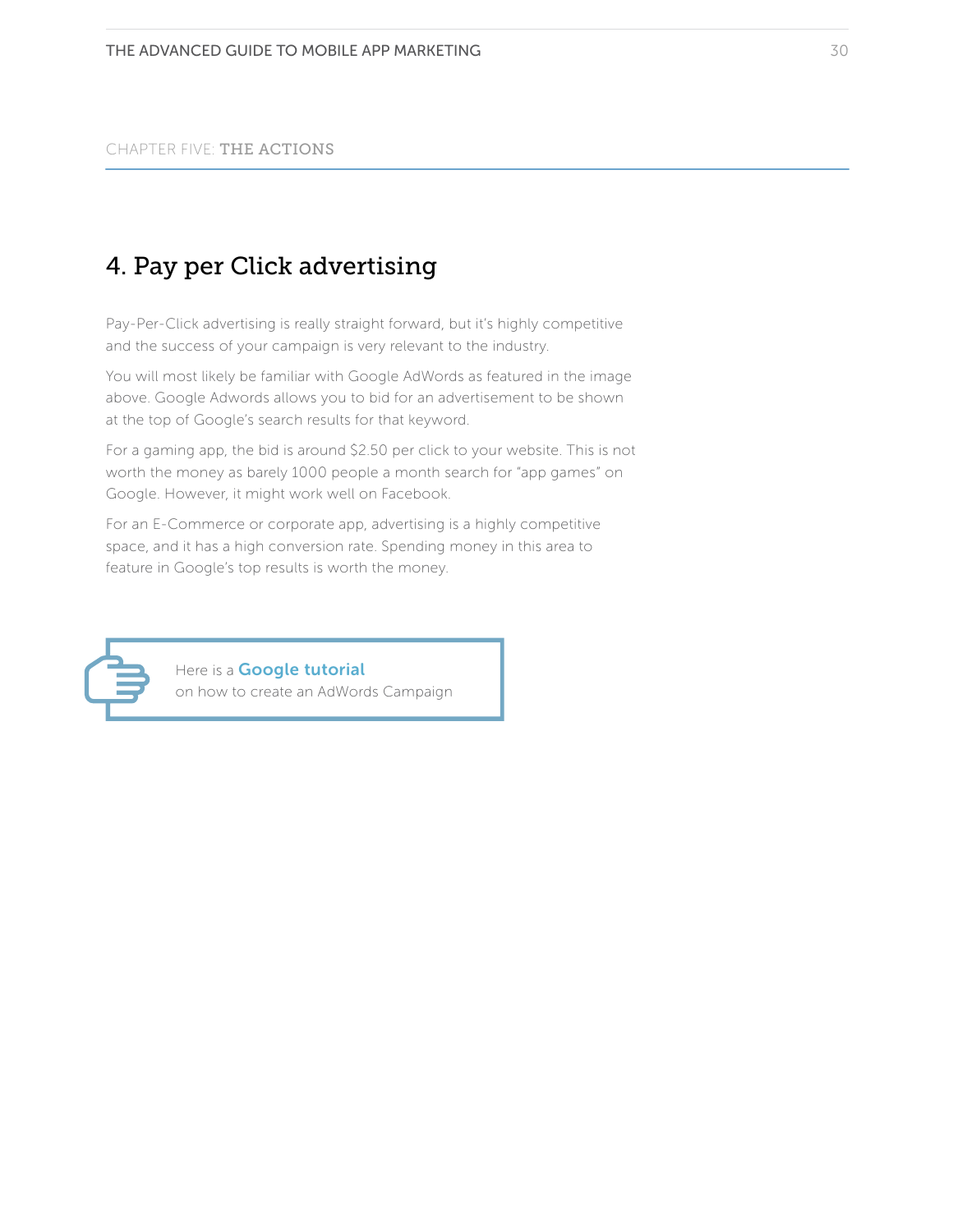### 5. Social Promotions/Amplifications

Have you ever created a targeted ad for Facebook and Twitter?

If you haven't, prepare to have your mind blown! Because it's mind blowing…

Facebook has an entire campaign called "Get Installs of Your App."

What you do is, simply choose the campaign: "Get Install of Your App."

You will be prompted to add in your URL for the AppStore or Google Play.

(Create a separate ad campaign for each operating system)

Facebook then recognises the operating system and automatically targets the ad to only iOS or Android users.

Below is an example of Facebook's targeting capabilities.

|                      |                     | Who do you want your ads to reach?                                                                                                                                       |                      |        | Help: Chocse Your Audience                                          |
|----------------------|---------------------|--------------------------------------------------------------------------------------------------------------------------------------------------------------------------|----------------------|--------|---------------------------------------------------------------------|
| $\mathcal{S}_\Omega$ |                     | Target Ads to People Who Know Your Business<br>You can create a Custom Audience to show ads to your contacts, website visitors or app users.<br>Create a Custom Audience |                      |        | <b>Audience Definition</b>                                          |
|                      | Locations O         | Australia<br>All Australia                                                                                                                                               |                      |        | Your audience<br>selection is fairly<br>broad.<br>Specific<br>Broad |
|                      |                     | Add a country, state/province, city or ZIP                                                                                                                               |                      |        | Audience Details:<br>· Location:                                    |
|                      | Age ()<br>Gender () | $65 + r$<br>18<br>×<br>Women<br>All<br>Men                                                                                                                               |                      |        | o Australia<br>$-$ Age:                                             |
|                      | Languages ®         | Enter a language                                                                                                                                                         |                      |        | $0.18 - 65 +$<br>· Placements:<br>o on News Feed and right column   |
|                      |                     | More Demographics +                                                                                                                                                      |                      |        | on desktop computers, Mobile<br>Feed and Third-party Apps           |
|                      | Interests (5)       | Search Interests                                                                                                                                                         | Supportions   Browse |        | Potential Reach: 12,600,000 people                                  |
|                      |                     |                                                                                                                                                                          |                      |        |                                                                     |
|                      | Behaviors ®         | Search behaviors                                                                                                                                                         |                      | Browse |                                                                     |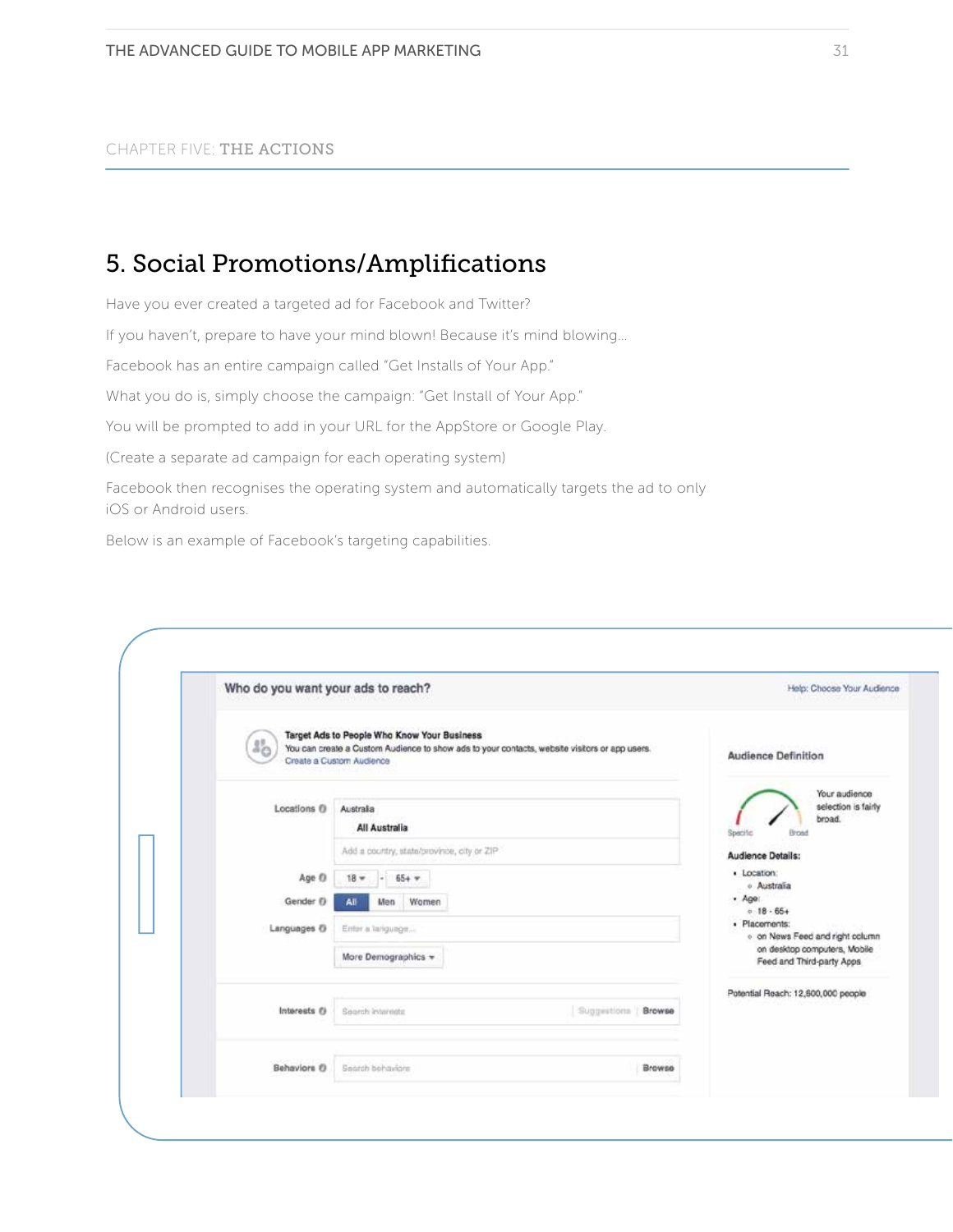As you can see on the right, Facebook will give you an estimate of what your potential reach is based on what you selected as the targeted options:

Men and Women aged 40-65 who live in Melbourne= 1.04 Million people reached.

You can go as far as targeting the behaviour and interest of your users.

Behavioural examples include online digital activities (audience is active online, downloads games from sponsored ads, frequently purchases online.)

Interest examples include Fitness, Travel and Business.

Why is this so exciting for you?

Well, if you have a developed an app that assists travellers, your return on investment will be higher if you target an audience that has an interest in travel.

The likelihood that they will engage an ad that is of interest to them will be higher.

How does Facebook know this information?

Facebook collects this information by analysing your online activities, such as what pages you like or what location you have recently checked into.

After choosing your audience you just simply choose your daily budget.

| Behaviors O   | Search behaviors                      | <b>Brawne</b> |                                                                    |
|---------------|---------------------------------------|---------------|--------------------------------------------------------------------|
|               | Online spenders                       | ÷             | 1,190,911 people                                                   |
| Connections O | Dniine spenders (Attive)              | £             | Facebook Categories > Behaviors<br>> Digital activities > Online   |
|               | Online spenders (Engaged)             | ó             | spenders (Engaged)                                                 |
|               | Operating System Used<br>$\mathbf{r}$ |               | Description: People who have<br>spent more than \$100 on Facebook. |
|               | Photo uploaders                       | ÷             | Payments platform in the past 3<br>months.                         |
|               | Primary amail domain                  |               |                                                                    |
|               |                                       |               | meigr existgeling & Pho                                            |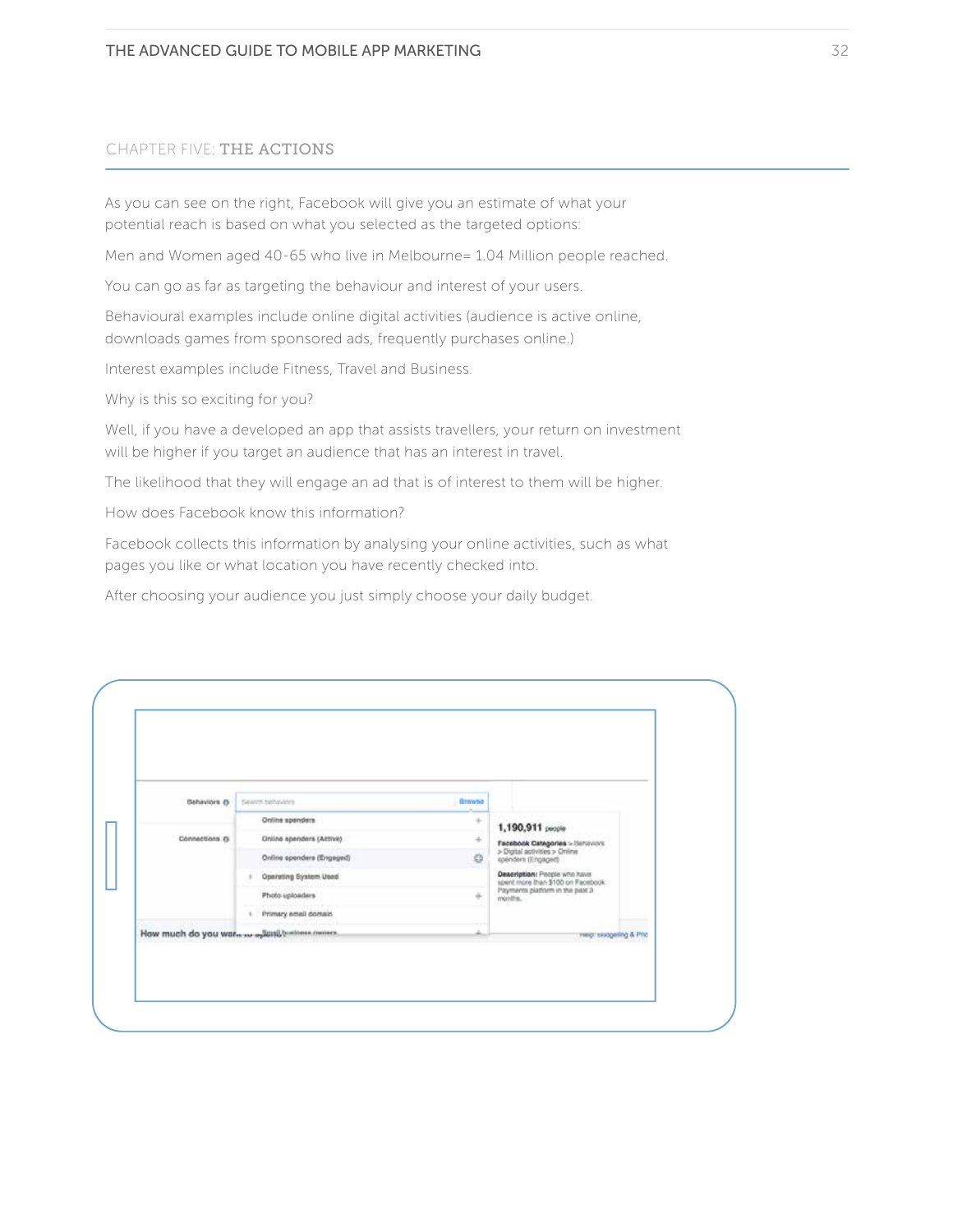### 6. Native Advertising

An ancient concept only recently reaching the digital space; native advertising is essentially product placement.

This is sponsored content that if you remove the brand name, it would fit the style of the publication.

It doesn't cost a lot, and can really help in boosting downloads.

You can get featured on sites such as Forbes, or BuzzFeed. We use [OutBrain](http://www.outbrain.com) to amplify our content online.

In your case this could be content about the launch of your new app, or a user case scenario, that appears as sponsored content in the tech section of the Financial Review.

It would have a clickable link so that the reader can find out more about your app and potentially download it.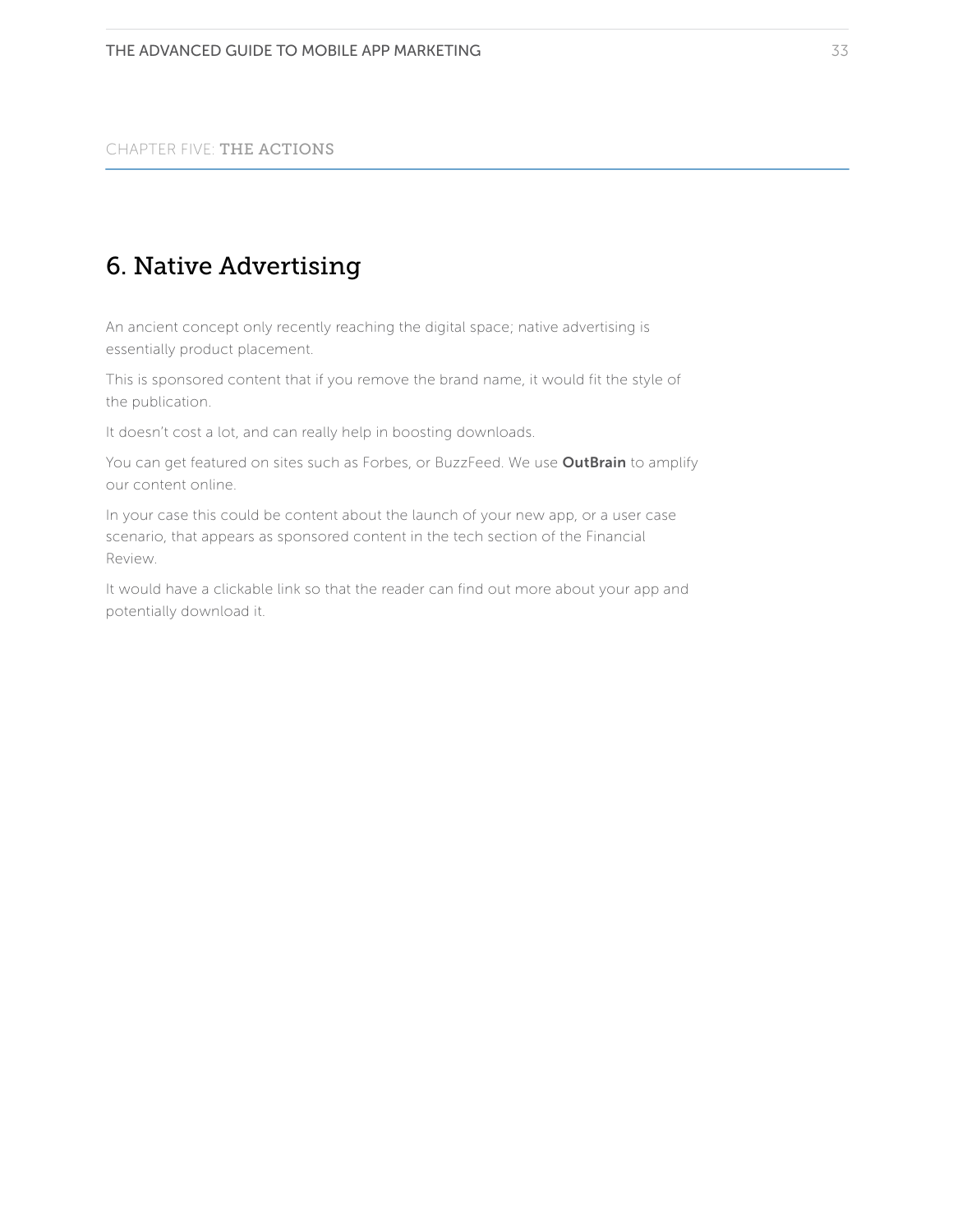### 7. Site Design

A site is important to create a tangible presence in search engines.

How is Google, Bing or Yahoo going to find you, let alone place you at the top of the search results, if you don't have a presence?

Creating valuable, relevant content on your site drives your search engine rankings up which makes it easier for people to find you online. This could even form an online community for your users to come and ask for help.

These are some examples of websites that promote apps we've built in the past:

- http://www.tribesta.com/
- http://mydebits.net/
- http://www.foodswitchstars.com.au/

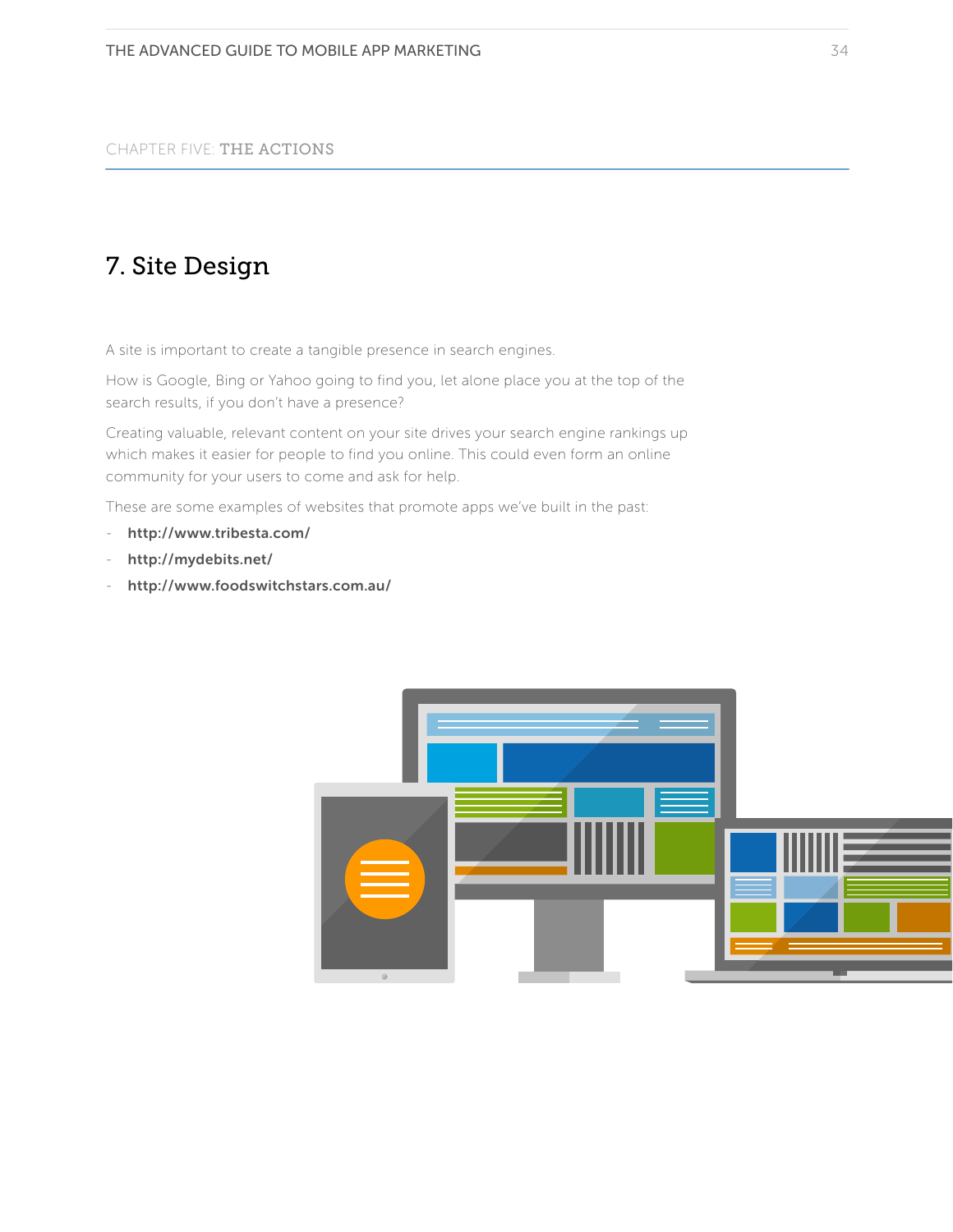<span id="page-34-0"></span>CHAPTER SIX: The Review

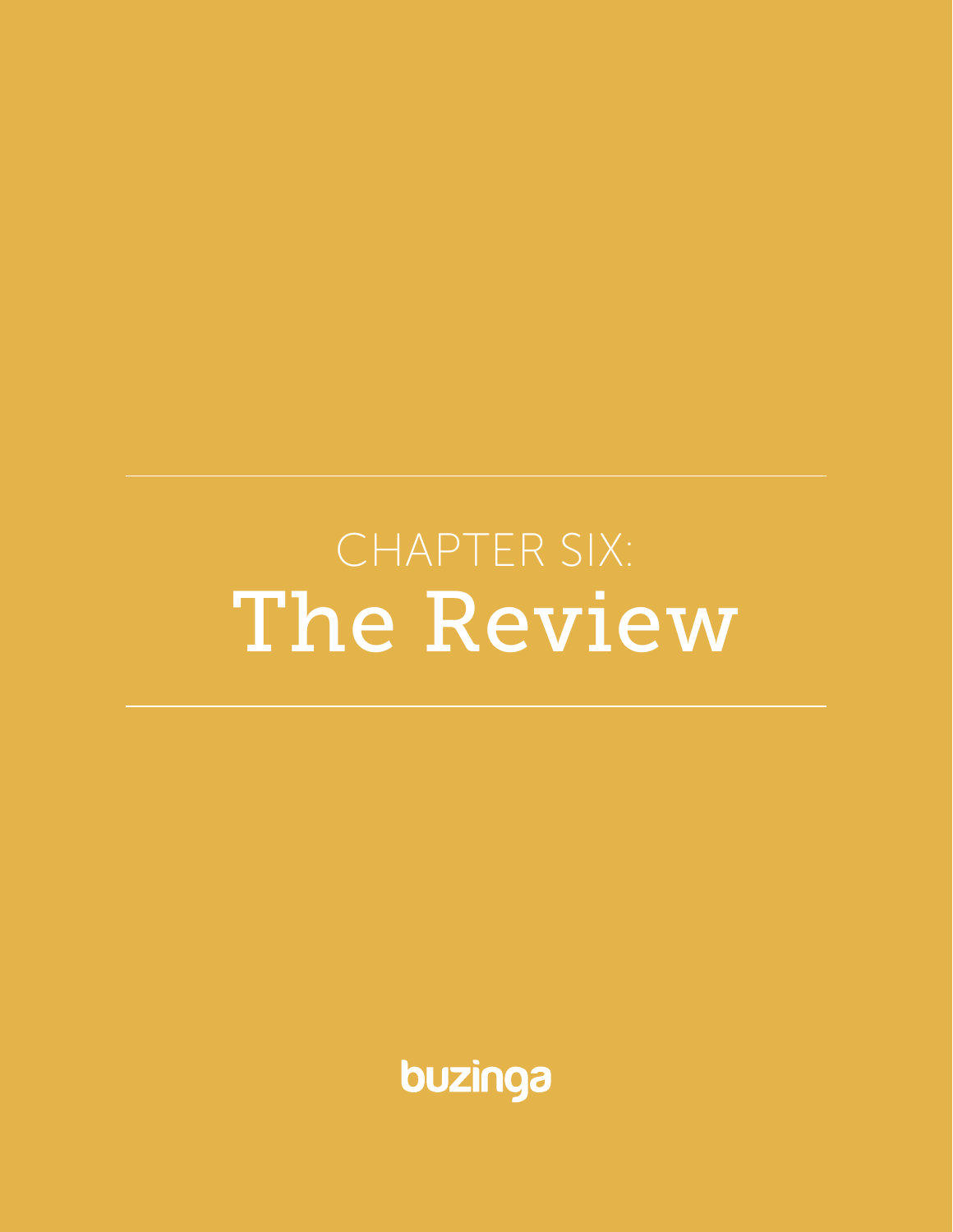#### CHAPTER SIX: THE REVIEW



# Commit to CAN! - Constant and Never-ending Improvement.

Anthony Robbins

The most valuable part of a digital strategy is that you can monitor and measure everything you do! Be careful not to lose your mind in data though. I will provide you with the necessary steps to ensure that you know what the most valuable metrics are to track.

The most powerful tool you have in digital marketing is analysing your database.

The best thing to do when you measuring the performance of your digital campaigns is to set aside an hour or two a week to measure your weekly performance.

Make sure you have Analytics set up and attached to your campaigns. Google Analytics is the most holistic approach to monitoring the majority of your campaigns.

If you are a marketer, you should know how to do this. If you are not, Google has a great stepby-step process of how to implement it; **[here](%20https://www.google.com.au/analytics/mobile/)** 

It's best to follow these four steps when monitoring your performance.

Make sure to keep the business objectives at the forefront of your analysis.

- 1. Spend quality time with your data.
- 2. Eliminate the metrics that are irrelevant to your business objectives.
- 3. Use the data you collect to make marketing and business decisions. If you see that Social Media is your most fruitful engagement channel then you should be investing 80% of your marketing spend into this area and 20% into experimenting with new channels.
- 4. Continuously adjust and measure your strategy. The digital platform is always changing and so should your strategy.

You should discover here what were your greatest strengths and weaknesses.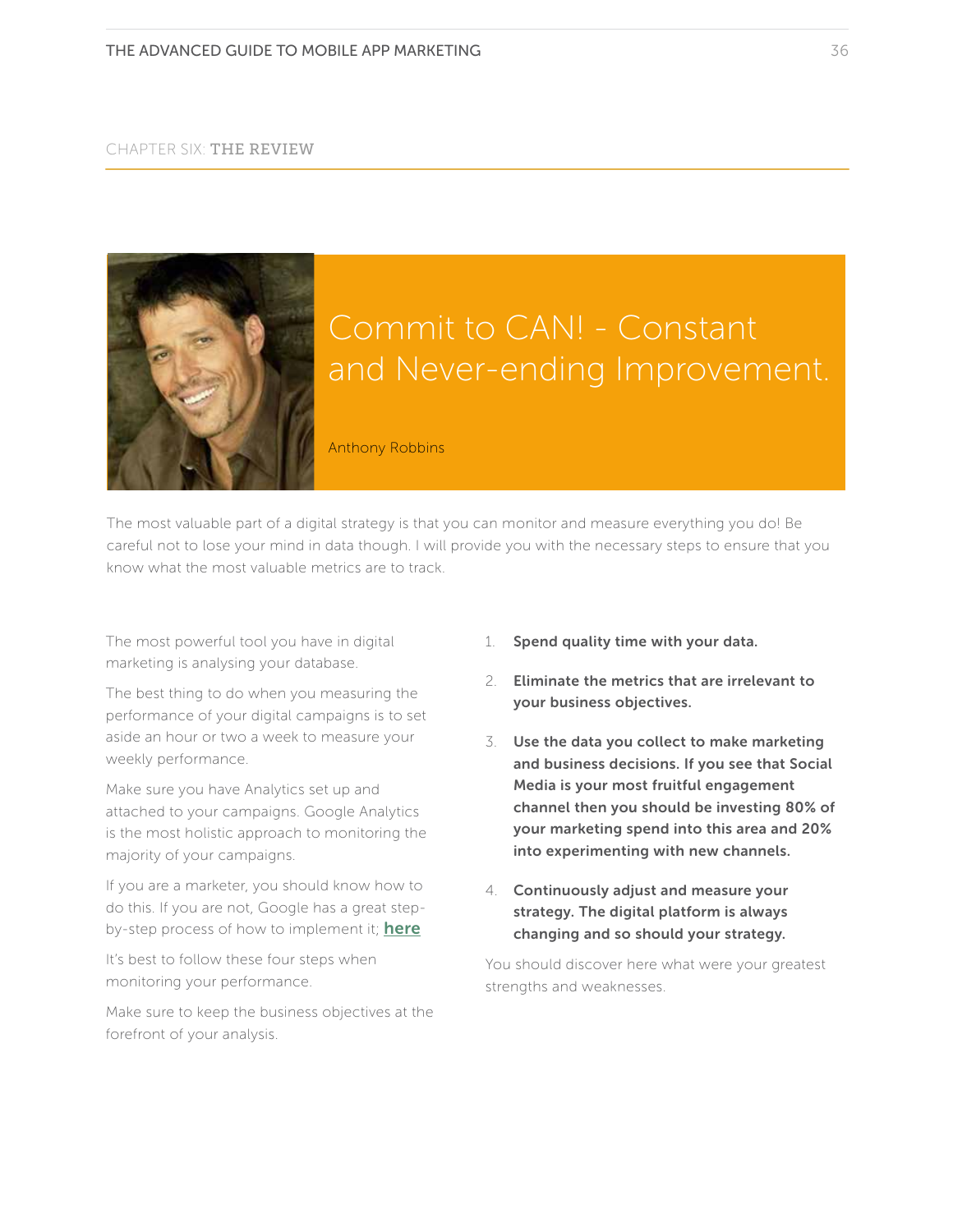#### CHAPTER SIX: THE REVIEW

This is where you gain all of the information about who your actual target audience is, allowing you to choose the RIGHT channel for your app.

Here are the metrics you should be tracking – these are universal and work for games, ecommerce apps, utility apps, social media apps and more:

#### MONETISATION

Ultimately you're trying to generate revenue. Therefore the monetization metrics are going to be vital in understanding whether your marketing efforts are resulting in revenue generation. If not, then look for alternative acquisition channels.

Metrics-

- Average \$ earned per user (segmented by the monetization model)
- Average User Life Time Value (LTV)

*Segment both of the above by the marketing channel to find where your money is best spent.*

#### DEMOGRAPHICS:

Knowing who your users are and where they are is imperative in understanding how to get more of them.

Metrics-

- Most used devices/OS being used (iOS users spend more money)
- Country/language/territory

#### MARKETING/USER ACQUISITION:

These metrics are about measuring the performance of your marketing channels and measuring the performance of your campaigns. Metrics-

- Cost per user
- $%$  of users that are activated\*
- What activities are generating downloads?
- DAU/MAU (daily active users / monthly active users)
- Segment user by marketing channel

*\*Active users are defined by you. Ideally this is a type of user that display the behaviour that generates profit for your business.* 

#### RETENTION/CHURN:

The lifetime value (LTV) of your users (how much money they earn you during their use of your app) greatly impacts the profitability of your business. By measuring the retention/churn metrics, you can gradually improve the LTV of your average user.

Metrics-

- How many people drop off (%) at the following intervals; after 7 days, 30 days, 90 days.
- At what stages in the app are most users dropping off?
- Average session length per user.
- Average # of sessions per user.
- Bounce rate how many people are leaving your app as soon as they arrive.